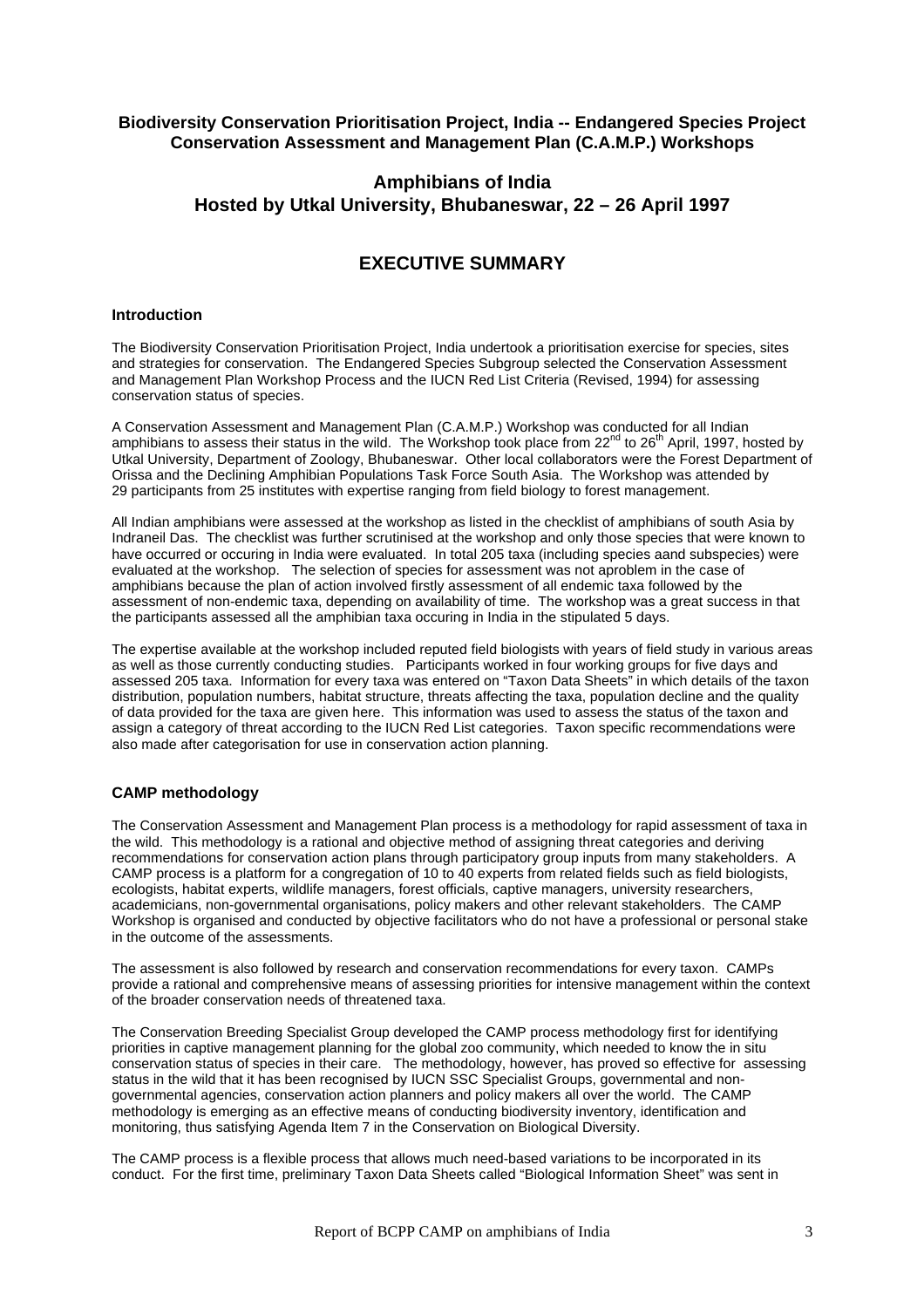advance to all known amphibian researchers in India and all other people listed in the invitee list. Along with the Biological Information Sheet was also mailed the CAMP Manual to help the respondants in understanding the concept and objective of the workshop and the IUCN categories. The Biological Information Sheet is a modified Taxon Data Sheet that is more self-explanatory and does not require the help of an interpretive manual to be filled. This exercise helped in gathering information from different areas about different taxa before hand and the sheets were also utilised extensively at the workshop by participants for information that was not available within the context of the workshop. The sheets therefore provided the means of representation for participants who could not attend the workshop for some reason.

#### **Results**

Indian amphibians, which are about 205 taxa in number have a very high representation of endemics. Nearly sixty-three percent (63%) of the amphibians are endemic to India. Western Ghats is the richest region in India in terms of amphibian endemicity. Ninety-three taxa are endemic to this biogeographic region with 2 more taxa sharing their distribution with adjacent areas. Northeastern India, which has a very high diversity among amphibians does not have many endemics within the Indian context because of the jagged political boundary of the country. Though restricted in their distribution in this region, locations of many amphibians are found outside India thereby making them Indian political non-endemics. The case is similar in northern and northwestern India with many species ranging across neighbouring countries such as Pakistan, Nepal, Afghanistan and Tibet. A graph depicting amphibian distribution is given in the main report.

Eighty-seven endemic taxa are threatened according to the assessment at the workshop, based on the 1994 IUCN Red list categories. The high percentage of endemic taxa being threatened is due to restricted distribution of these taxa along with other man-induced threats to their wellbeing. Amphibian studies in India is still at its



**Amphibians of India**

Number of Indian amphibians = 205

infancy stage since much more information regarding distribution, population dynamics and threats are required. The reasons for global declines in amphibians due to exessive UV radiation and fungi are yet to be determined among amphibians in India. Their decline (if any) due to these factors has not yet been established in India. Threats perceived to Indian amphibians are more physical in nature, such as those by habitat destruction, fragmentation, agricultural practices, pollution, pesticides and other kinds of human interference.

Categorisation of taxa was done according to the 1994 IUCN Red Liast categories. For a taxon to be threatened, any one of the five criteria within the categories has to be satisfied. These criteria or factors that are used in a categorisation of threat are 1. Population reduction; 2. Restricted distribution; 3. Population size; 4. Number of mature individuals and 5 Probability of extinction. The degree of threat depending on each or any of these five criteria determines the threat category.

One of the major outcomes of this workshop was the post-assessment research and management recommendations for every taxon. Participants identified lacunae areas that need prioritisation and this is indicated in the recommendation section. Survey and monitoring are the most frequently recommended research and management tools for understanding distribution and trends of amphibian populations. The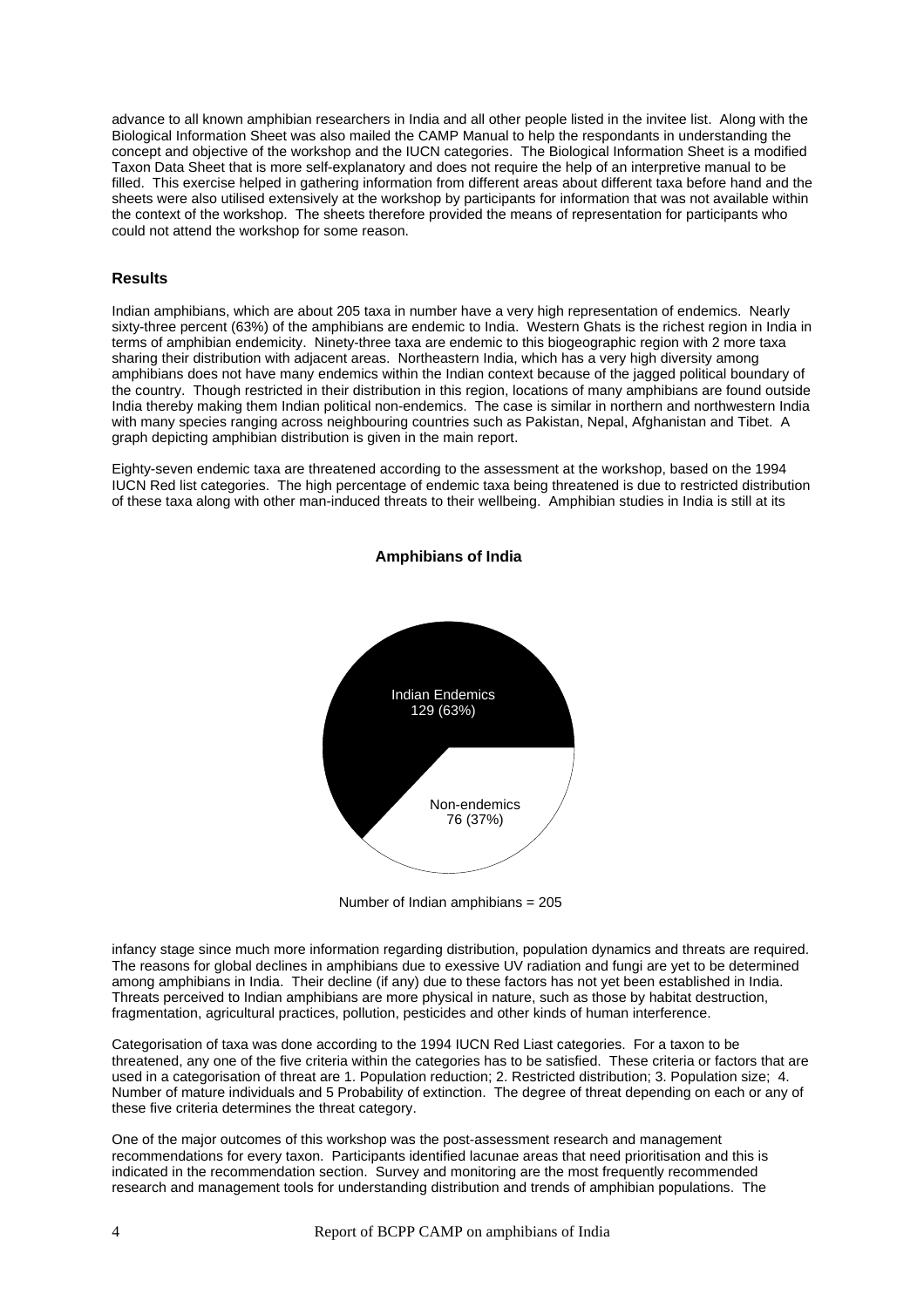workshop was also an ideal forum to discuss controversial issues such as taxonomy and nomenclature of Indian amphibians. In the recent years, a few taxonomists have suggested frequent changes in generic names of some amphibians in India, which has led to confusion among field biologists. This issue was sorted during the workshop in a special issue working group. Other issues which were discussed separately include education and awareness, research priorities and captive breeding. The reports of each of these special issue working group is included in the main report.



| Table 1. Alphabetical list of Amphibian taxa assessed. |
|--------------------------------------------------------|
|                                                        |

| <b>Species</b>                           | <b>Family</b>    | <b>IUCN</b> | <b>Criteria</b> |
|------------------------------------------|------------------|-------------|-----------------|
|                                          |                  |             |                 |
| <b>INDIAN ENDEMICS</b>                   |                  |             |                 |
| Ansonia kamblei Ravichandan & Pillai     | <b>Bufonidae</b> | DD          | $- -$           |
| Ansonia ornata Günther                   | <b>Bufonidae</b> | EN          | (B1, 2c)        |
| Ansonia rubigina Pillai & Pattabhiraman  | <b>Bufonidae</b> | EN          | (B1, 2c, 3b)    |
| Bufo abatus Ahl                          | <b>Bufonidae</b> | DD          |                 |
| Bufo beddomii Günther                    | <b>Bufonidae</b> | LRIc        | $-$             |
| Bufo brevirostrisRao                     | <b>Bufonidae</b> | DD          | --              |
| Bufo camortensis Mansukhani & Sarkar     | <b>Bufonidae</b> | VU          | (D2)            |
| Bufo hololius (Günther)                  | <b>Bufonidae</b> | LR-nt       | --              |
| Bufo koynayensis Soman                   | <b>Bufonidae</b> | EN          | (B1, 2c)        |
| Bufo parietalis Boulenger                | <b>Bufonidae</b> | LRnt        | --              |
| Bufo silentvalleyensis Pillai            | <b>Bufonidae</b> | VU          | (D2)            |
| Bufoides meghalayanus (Yazdani & Chanda) | <b>Bufonidae</b> | <b>CR</b>   | (B1, 2abc)      |
| Chirixalus dudhwaensis Ray               | Rhacophoridae    | VU          | (D2)            |
| Euphlyctis ghoshi (Chanda)               | Ranidae          | EN          | (B1, 2abc)      |
| Gegeneophis carnosus (Beddome)           | Caeciliidae      | VU          | (B1, 2c)        |
| Gegeneophis fulleri (Alcock)             | Caeciliidae      | VU          | (B1, 2ac)       |
| Gegeneophis ramaswamii Taylor            | Caeciliidae      | EN          | (B1, 2c)        |
| Ichthyophis beddomei Peters              | Ichthyophiidae   | VU          | (A1ac; B1, 2c)  |
| Ichthyophis bombayensis Taylor           | Ichthyophiidae   | EN          | (B1, 2c)        |
| Ichthyophis longicephalus Pillai         | Ichthyophiidae   | VU          | (B1, 2c)        |
| Ichthyophis malabarensis Taylor          | Ichthyophiidae   | VU          | (B1, 2c)        |
| Ichthyophis peninsularis Taylor          | Ichthyophiidae   | VU          | (B1, 2c; D2)    |
| Ichthyophis sikkimensis (Taylor)         | Ichthyophiidae   | VU          | (B1, 2c)        |
| Ichthyophis subterrestris Taylor         | Ichthyophiidae   | VU          | (B1, 2c)        |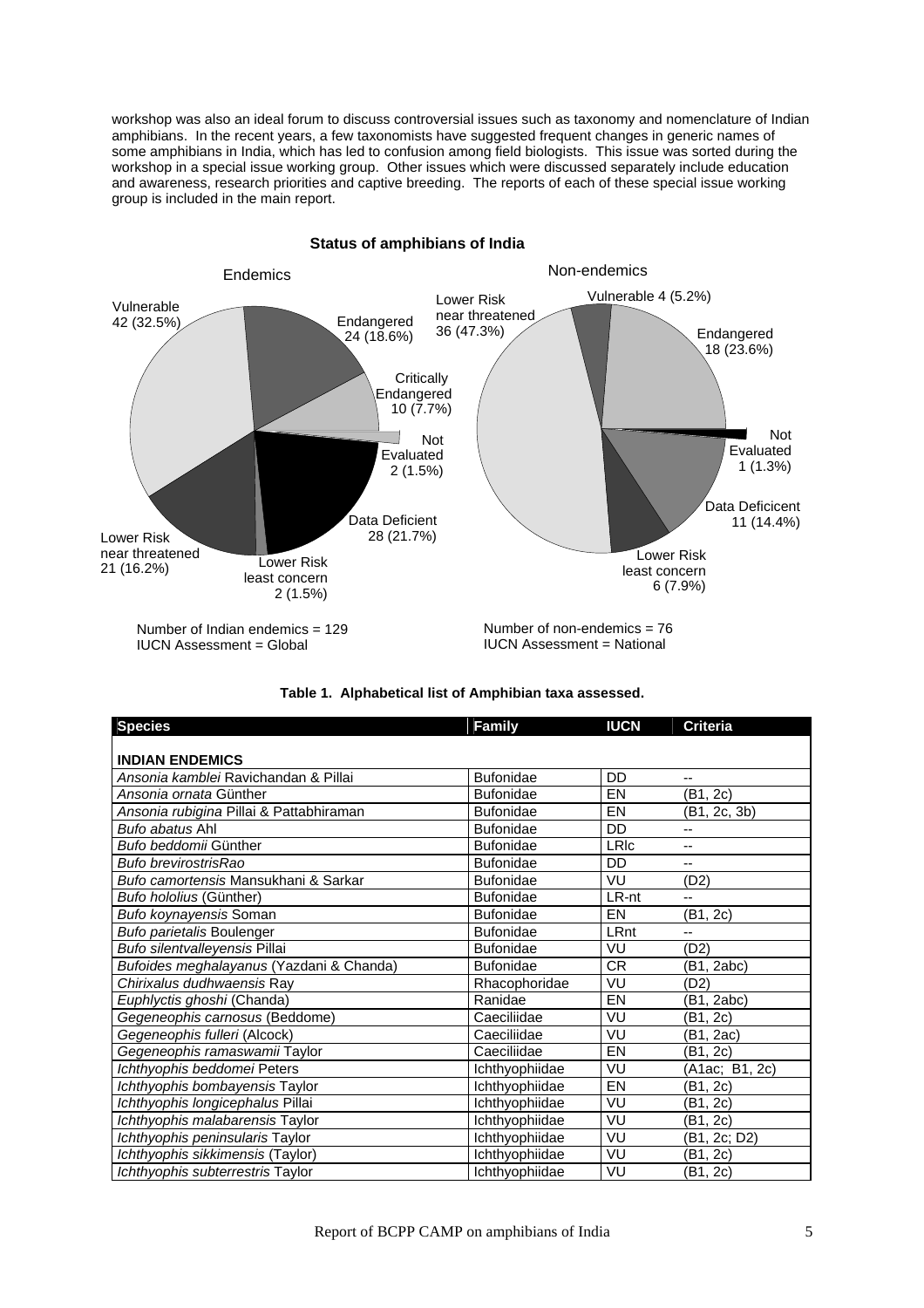| <b>Species</b>                                       | <b>Family</b>    | <b>IUCN</b> | <b>Criteria</b>          |
|------------------------------------------------------|------------------|-------------|--------------------------|
| Ichthyophis tricolor Taylor                          | Ichthyophiidae   | EN          | (B1, 2c)                 |
| Indirana beddomii Günther                            | Ranidae          | VU          | (A1ac)                   |
| Indirana brachytarsus (Günther)                      | Ranidae          | VU          | (B1, 2b)                 |
| Indirana diplostictus (Günther)                      | Ranidae          | VU          | (B1, 2c)                 |
| Indirana gundia Dubois                               | Ranidae          | <b>DD</b>   | --                       |
| Indirana leithii (Boulenger)                         | Ranidae          | LR-nt       | --                       |
| Indirana leptodactylus (Boulenger)                   | Ranidae          | VU          | (B1, 2c)                 |
| Indirana semipalmatus (Boulenger)                    | Ranidae          | VU          | (A1ac; B1, 2c)           |
| Indirana tenuilingua (Rao)                           | Ranidae          | DD          | --                       |
| Indotyphlus battersbyi Taylor                        | Caeciliidae      | <b>CR</b>   | (B1, 2bc)                |
| Kaloula baleata ghoshi Cherchi                       | Microhylidae     | VU          | (D2)                     |
| Limnonectes andamanensis (Stoliczka)                 | Ranidae          | LR-Ic       | --                       |
| Limnonectes brevipalmatas (Peters)                   | Ranidae          | LR-nt       | --                       |
| Limnonectes keralensis (Dubois)                      | Ranidae          | LR-nt       | --                       |
| Limnonectes khasiensis (Anderxon)                    | Ranidae          | <b>DD</b>   | u.                       |
| Limnonectes mawlyndipi (Chanda)                      | Rhacophoridae    | <b>CR</b>   | (B1, 2ac)                |
| Limnonectes mawphlangensis (Pillai & Chanda)         | Ranidae          | <b>CR</b>   | (B1, 2ac)                |
| Limnonectes murthii Pillai                           | Ranidae          | EN          | (B1, 2c)                 |
| Limnonectes mysorensis Rao                           | Ranidae          | <b>CR</b>   | $\overline{B}1, 2c$      |
| Limnonectes nilagirica (Jerdon)                      | Ranidae          | EN          | (B1, 2c)                 |
| Limnonectes sauriceps (Rao)                          | Ranidae          | <b>DD</b>   |                          |
| Limnonectes shompenorum Das                          | Ranidae          | <b>EN</b>   | (B1, 2abc)               |
| Megophrys robusta (Boulenger)                        | Pelobatidae      | EN          | (B1, 2c)                 |
| Melanobatrachus indicus Beddome                      | Microhylidae     | VU          | (B1, 2c, 3c; D2)         |
| Micrixalus fuscus (Boulenger)                        | Ranidae          | $LR-nt$     | --                       |
| Micrixalus gadgili Pillai & Pattabiraman             | Ranidae          | EN          | (B1, 2c)                 |
| Micrixalus nudis Pillai                              | Ranidae          | VU          | (B1, 2c)                 |
| Micrixalus phyllophilus (Jerdon)                     | Ranidae          | VU          | (B1, 2c)                 |
| Micrixalus saxicola (Jerdon)                         | Ranidae          | LR-nt       | Ξ.                       |
| Micrixalus silvaticus (Boulenger)                    | Ranidae          | VU          | (B1, 2c)                 |
| Micrixalus thampii Pillai                            | Ranidae          | EN          | (B1, 2c)                 |
| Microhyla chakrapani Pillai                          | Microhylidae     | VU          | (D2)                     |
| Nyctibatrachus aliciae Inger, Shaffer, Koshy & Bakde | Ranidae          | VU          | (B1, 2c)                 |
| Nyctibatrachus beddomii (Boulenger)                  | Ranidae          | LR-nt       | Ξ.                       |
| Nyctibatrachus deccanensis Dubois                    | Ranidae          | VU          | (B1, 2c)                 |
| Nyctibatrachus humayuni Bhaduri & Kripalani          | Ranidae          | EN          | (B1, 2c)                 |
| Nyctibatrachus kempholeyensis (Rao)                  | Ranidae          | <b>DD</b>   | --                       |
| Nyctibatrachus major Boulenger                       | Ranidae          | LR-nt       |                          |
| Nyctibatrachus minor Inger, Shaffer, Koshy & Bakde   | Ranidae          | VU          | (B1, 2c; D2)             |
| Nyctibatrachus sanctipalustris Rao                   | Ranidae          | EN          | (B1, 2c)                 |
| Nyctibatrachus sylvaticus Rao                        | Ranidae          | DD          |                          |
| Pedostibes kempi (Boulenger)                         | <b>Bufonidae</b> | CR          | (B1, 2abc)               |
| Pedostibes tuberculosus Günther                      | <b>Bufonidae</b> | VU          | (B1, 2c)                 |
| Philautus beddomii (Günther)                         | Rhacophoridae    | VU          | (B1, 2c)                 |
| Philautus bombayensis (Annandale)                    | Rhacophoridae    | EN          | (B1, 2c)                 |
| Philautus chalazodes Günther                         | Rhacophoridae    | VU          | (B1, 2c; D2)             |
| Philautus charius Rao                                | Rhacophoridae    | LR-nt       | --                       |
| Philautus cherrapunjiae Roonwall & Kripalani         | Rhacophoridae    | EN          | (B1, 2ac)                |
| Philautus crnri Dutta                                | Rhacophoridae    | DD          | ۰.                       |
| Philautus elegans Rao                                | Rhacophoridae    | DD          | --                       |
| Philautus flaviventris (Boulenger)                   | Rhacophoridae    | DD          | --                       |
| Philautus garo (Boulenger)                           | Rhacophoridae    | <b>CR</b>   | (B1, 2bc)                |
| Philautus glandulosus (Jerdon)                       | Rhacophoridae    | VU          | (B1, 2c)                 |
| Philautus hassanensis Dutta                          | Rhacophoridae    | DD          | Ξ.                       |
| Philautus kempiae (Boulenger)                        | Rhacophoridae    | <b>CR</b>   | (B1, 2abc)               |
| Philautus kottigeharensis Rao                        | Rhacophoridae    | DD          | --                       |
| Philautus leucorhinus (Lichtenstein & Martens)       | Rhacophoridae    | LR-nt       | $-$                      |
| Philautus melanensis Rao                             | Rhacophoridae    | DD          |                          |
| Philautus namdaphaensis Sarkar & Sanyal              | Rhacophoridae    | VU          | (B1, 2c; D2)             |
| Philautus narainensis Rao                            | Rhacophoridae    | DD          | $\overline{\phantom{a}}$ |
| Philautus nobeli (Ahl)                               | Rhacophoridae    | DD          | --                       |
| Philautus parkeri (Ahl)                              | Rhacophoridae    | DD          | --                       |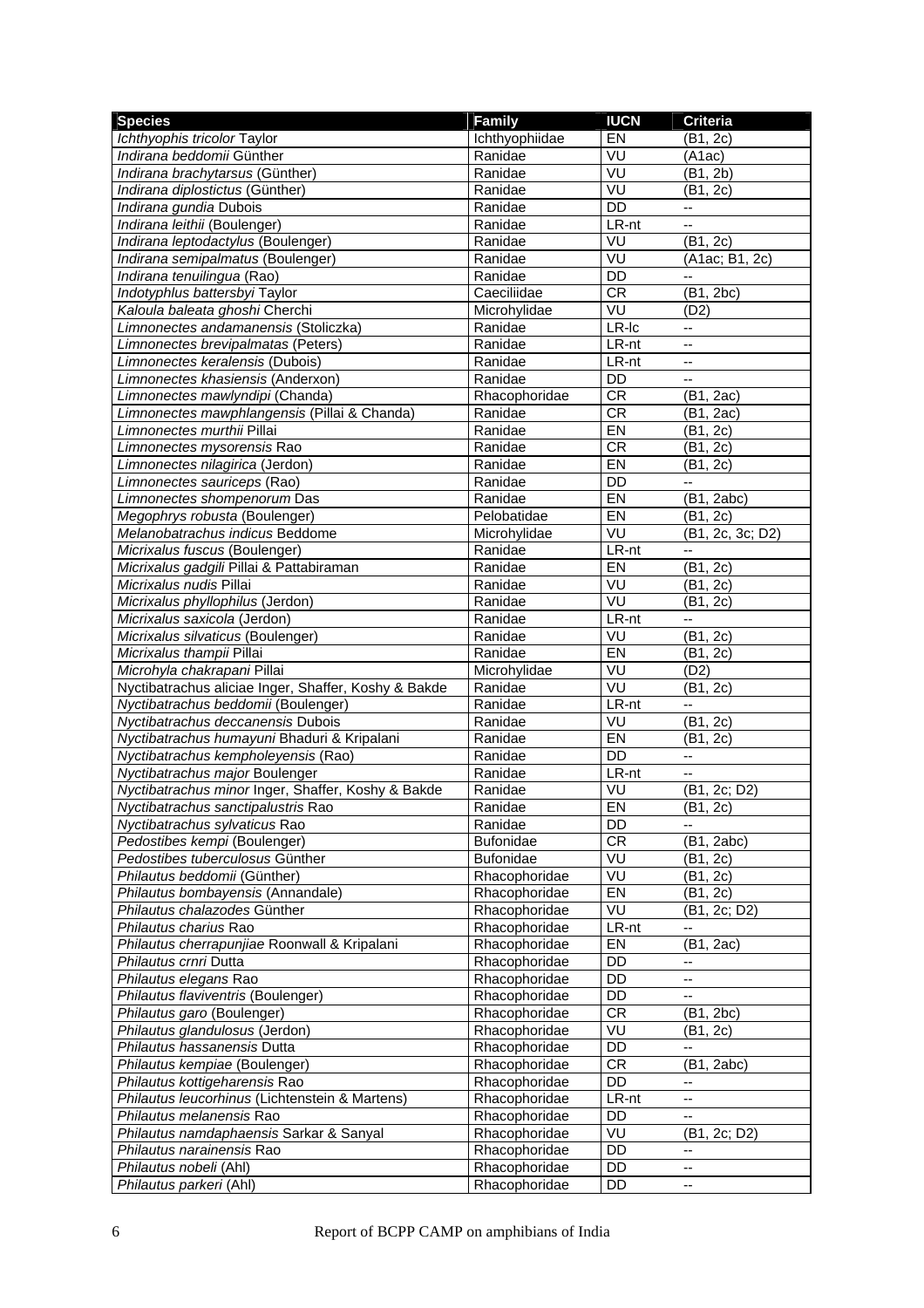| <b>Species</b>                            | <b>Family</b>    | <b>IUCN</b>     | <b>Criteria</b>          |
|-------------------------------------------|------------------|-----------------|--------------------------|
| Philautus pulcherimus (Ahl)               | Rhacophoridae    | VU              | (B1, 2c)                 |
| Philautus shillongensis Pillai & Chanda   | Rhacophoridae    | CR              | (B1, 2abc)               |
| Philautus shyamrupus Chanda & Ghosh       | Rhacophoridae    | VU              | (B1, 2c; D2)             |
| Philautus signatus (Boulenger)            | Rhacophoridae    | VU              | (B1, 2c)                 |
| Philautus swamianus Rao                   | Rhacophoridae    | <b>DD</b>       | --                       |
| Philautus temporalis Günther              | Rhacophoridae    | EN              | (B1, 2c)                 |
| Philautus travancoricus (Boulenger)       | Rhacophoridae    | <b>DD</b>       | --                       |
| Philautus variabilis (Günther)            | Rhacophoridae    | LR-nt           |                          |
| Phrynoglossus borealis (Annandale)        | Ranidae          | EN              | (B1, 2c)                 |
| Polypedates cruciger (Blyth)              | Rhacophoridae    | VU              | (B1, 2c; D2)             |
| Polypedates insularis Das                 | Rhacophoridae    | EN              | (B1, 2abc)               |
| Ramanella anamalaiensis Rao               | Microhylidae     | DD              | --                       |
| Ramanella minor Rao                       | Microhylidae     | DD              | $-$                      |
| Ramanella montana Jerdon                  | Microhylidae     | LRnt            |                          |
| Ramanella mormorata Rao                   | Microhylidae     | VU              | (B1, 2bc; D2)            |
| Ramanella triangularis (Günther)          | Microhylidae     | VU              | (B1, 2c; D2)             |
| Rana aurantiaca (Boulenger)               | Ranidae          | LR-nt           | ۰.                       |
| Rana curtipes Jerdon                      | Ranidae          | LR-nt           | $-$                      |
| Rana danieli Pillai & Chanda              | Ranidae          | LR-nt           | $-$                      |
| Rana garoensis Boulenger                  | Ranidae          | EN              | (B1, 2abc)               |
| Rana khare (Kiyasetuo & Khare)            | Ranidae          | EN              | (B1, 2c)                 |
| Rana malabarica Tschudi                   | Ranidae          | LR-nt           | $-$                      |
| Rana senchalensis Chanda                  | Ranidae          | <b>CR</b>       | (B1, 2abc)               |
| Rana travancorica Annandale               | Ranidae          | <b>DD</b>       | --                       |
| Rhacophorus calcadensis Ahl               | Rhacophoridae    | $\overline{DD}$ | --                       |
| Rhacophorus jerdonii (Günther)            | Rhacophoridae    | VU              | (B1, 2c; D2)             |
| Rhacophorus lateralis Boulenger           | Rhacophoridae    | E               | (B1, 2c)                 |
| Rhacophorus malabaricus Jerdon            | Rhacophoridae    | LR-nt           | --                       |
| Rhacophorus namdaphaensis Sarkar & Sanyal | Rhacophoridae    | VU              | (B1, 2c; D2)             |
| Rhacophorus naso Annandale                | Rhacophoridae    | DD              | ۰.                       |
| Rhacophorus pleurostictus (Günther)       | Rhacophoridae    | VU              | (B1, 2c)                 |
| Rhacophorus taeniatus Boulenger           | Rhacophoridae    | LR-nt           | $-$                      |
| Rhacophorus tuberculatus (Anderson)       | Rhacophoridae    | LRnt            | --                       |
| Scutiger occidentalis Dubois              | Pelobatidae      | DD              | --                       |
| Tomopterna leucorhynchus Rao              | Ranidae          | DD              | $\overline{\phantom{a}}$ |
| Tomopterna parambikulamana Rao            | Ranidae          | <b>DD</b>       | --                       |
| Tomopterna rufescens (Jerdon)             | Ranidae          | LR-nt           | $\overline{\phantom{a}}$ |
| Uraeotyphlus malabaricus (Beddome)        | Uraeotyphlidae   | EN              | (B1, 2c)                 |
| Uraeotyphlus menoni Annandale             | Uraeotyphlidae   | VU              | (B1, 2c; D2)             |
| Uraeotyphlus narayani Seshachar           | Uraeotyphlidae   | VU              | (B1, 2c)                 |
| Uraeotyphlus oxyurus (Dumeril & Bibron)   | Uraeotyphlidae   | VU              | (B1, 2c)                 |
|                                           |                  |                 |                          |
| <b>NON-ENDEMICS</b>                       |                  |                 |                          |
| Amolops afghanus (Günther)                | Ranidae          | LR-nt           | --                       |
| Amolops formosus (Günther)                | Ranidae          | LR-nt           |                          |
| Amolops gerbillus (Annandale)             | Ranidae          | LR-nt           | --                       |
| Amolops monticola (Anderson)              | Ranidae          | EN              | (B1, 2bc)                |
| Bufo fergusonii (Boulenger)               | <b>Bufonidae</b> | LR-Ic           | --                       |
| Bufo himalayanus (Günther)                | Bufonidae        | LR-nt           | -−                       |
| Bufo latastii (Boulenger)                 | <b>Bufonidae</b> | $LR$ - $lc$     | --                       |
| Bufo melanostictus (Schneider)            | Bufonidae        | VU              | (A1acd)                  |
| Bufo microtympanum (Boulenger)            | Bufonidae        | LR-nt           |                          |
| Bufo stomaticus Lütken                    | <b>Bufonidae</b> | LR-nt           | --                       |
| Bufo stuarti (Smith)                      | <b>Bufonidae</b> | LR-nt           | --                       |
| Bufo viridis Laurenti                     | <b>Bufonidae</b> | DD              | ۰.                       |
| Chaparana sikimensis (Jerdon)             | Ranidae          | LR-nt           | --                       |
| Chirixalus doriae Boulenger               | Rhacophoridae    | EN              | (B1, 2c)                 |
| Chirixalus simus Annandale                | Rhacophoridae    | EN              | (B1, 2abc)               |
| Chirixalus vittatus (Boulenger)           | Rhacophoridae    | EN              | (B1, 2c)                 |
| Euphlyctis cyanophlyctis (Schneider)      | Ranidae          | LR-nt           | --                       |
| Euphlyctis hexadactylus (Lesson)          | Ranidae          | LR-nt           | ۰.                       |
| Hoplobatrachus crassus (Jerdon)           | Ranidae          | LR-nt           | ۰.                       |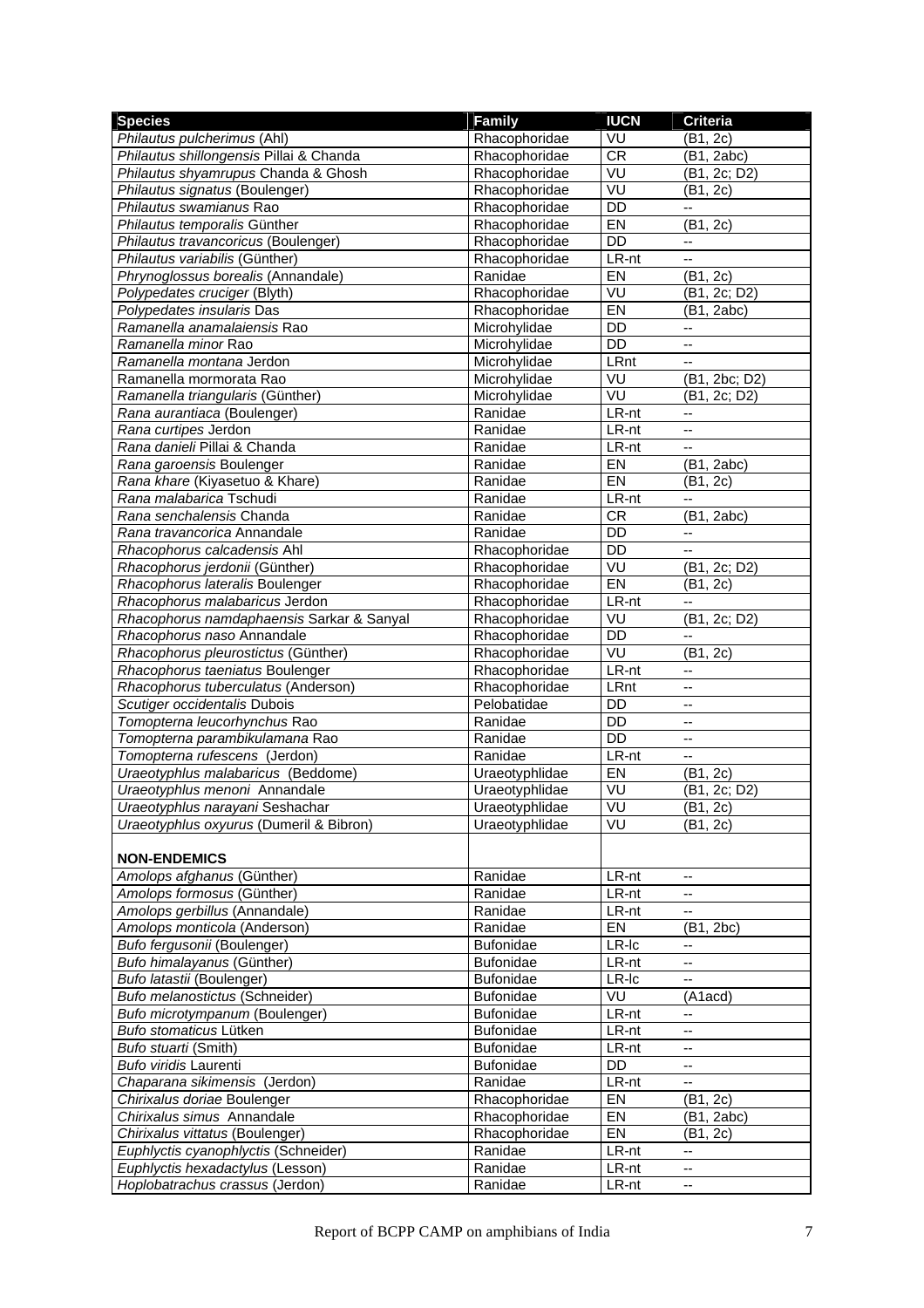| <b>Species</b>                                 | Family        | <b>IUCN</b> | <b>Criteria</b>          |
|------------------------------------------------|---------------|-------------|--------------------------|
| Hoplobatrachus tigerinus (Daudin)              | Ranidae       | VU          | (A1d)                    |
| Hyla annectans Jerdon                          | Hylidae       | LR-nt       |                          |
| Kaloula taprobanica (Parker)                   | Microhylidae  | LR-nt       | u.                       |
| Leptobrachium hasseltii Tschudii               | Pelobatidae   | EN          | (B1, 2abc)               |
| Limnonectes cancrivorus (Gravenhorst)          | Ranidae       | LR-Ic       | -−                       |
| Limnonectes doriae (Boulenger)                 | Ranidae       | VU          | (D2)                     |
| Limnonectes limnocharis (Gravenhorst)          | Ranidae       | VU          | (A1ac)                   |
| Limnonectes syhadrensis (Annandale)            | Ranidae       | LR-nt       | --                       |
| Megophrys boettgeri (Boulenger)                | Pelobatidae   | LR-nt       |                          |
| Megophrys kempii (Annandale)                   | Pelobatidae   | EN          | (B1, 2abc)               |
| Megophrys lateralis (Anderson)                 | Pelobatidae   | DD          |                          |
| Megophrys montana (Kuhl & van Hasselt)         | Pelobatidae   | EN          | (B1, 2abc)               |
| Megophrys parva (Boulenger)                    | Pelobatidae   | LR-nt       | --                       |
| Microhyla berdmorei (Blyth)                    | Microhylidae  | LR-nt       | --                       |
| Microhyla heymonsi Vogt                        | Microhylidae  | EN          | (B1, 2abc)               |
| Microhyla ornata (Deumeril & Bibron)           | Microhylidae  | LR-Ic       | $\overline{\phantom{a}}$ |
| Microhyla rubra Jerdon                         | Microhylidae  | LR-nt       | $-$                      |
| Micryletta inornata (Boulenger)                | Microhylidae  | EN          | (B1, 2abc)               |
| Nytixalus moloch (Annandale)                   | Rhacophoridae | EN          | (B1, 2abc)               |
| Occidozyga lima (Gravenhorst)                  | Ranidae       | <b>DD</b>   | $\overline{a}$           |
| Paa annandalii (Boulenger)                     | Ranidae       | EN          | (B1, 2abc)               |
| Paa blanfordii (Boulenger)                     | Ranidae       | LR-nt       | --                       |
| Paa hazarensis (Dubois & Khan)                 | Ranidae       | <b>DD</b>   | --                       |
| Paa liebigii (Günther)                         | Ranidae       | LR-nt       | --                       |
| Paa minica (Dubois)                            | Ranidae       | DD          | --                       |
| Paa sternostignata (Murray)                    | Ranidae       | DD          | $-$                      |
| Paa vicina (Stoliczka)                         | Ranidae       | <b>DD</b>   |                          |
| Philautus andersonii (Ahl)                     | Rhacophoridae | EN          | (B1, 2abc)               |
| Philautus annandalii (Boulenger)               | Rhacophoridae | LR-nt       | $-$                      |
| Pleurodeles verrucossus (Anderson)             | Salamandridae | EN          | (A1ac)                   |
| Polypedates leucomystax (Gravenhrst)           | Rhacophoridae | LR-Ic       | $-$                      |
| Polypedates maculatus himalayensis (Annandale) | Rhacophoridae | EN          | (B1, 2abc)               |
| Polypedates maculatus maculatus (Gray)         | Rhacophoridae | LR-Ic       | --                       |
| Ramanella variegata (Stoliczka)                | Microhylidae  | LR-nt       | цú.                      |
| Rana alticola (Boulenger)                      | Ranidae       | LR-nt       | --                       |
| Rana assamensis (Sclater)                      | Ranidae       | LR-nt       | $-$                      |
| Rana chalconota (Schlegel)                     | Ranidae       | EN          | (B1, 2abc)               |
| Rana erythraea (Schlegel)                      | Ranidae       | LR-nt       | --                       |
| Rana leptoglossa (Cope, 1868)                  | Ranidae       | EN          | (B1, 2abc)               |
| Rana livida (Blyth)                            | Ranidae       | LR-nt       |                          |
| Rana nicobarensis (Stoliczka)                  | Ranidae       | LR-nt       | --                       |
| Rana nigrovittata (Blyth)                      | Ranidae       | EN          | (B1, 2bc)                |
| Rana taipehensis Van Denburg                   | Ranidae       | LR-nt       | ۰.                       |
| Rhacophorus appendiculatus (Günther)           | Rhacophoridae | DD          | -−                       |
| Rhacophorus bipunctatus Ahl                    | Rhacophoridae | LR-nt       |                          |
| Rhacophorus bisacculus Taylor, E.H.            | Rhacophoridae | EN          | (B1, 2abc)               |
| Rhacophorus maximus (Günther)                  | Rhacophoridae | LR-nt       | --                       |
| Rhacophorus nigropalmatus Boulenger            | Rhacophoridae | DD          | --                       |
| Rhacophorus reinwardtii Kuhl & van Hasselt     | Rhacophoridae | LR-nt       | ۰.                       |
| Scutiger nyingchinesis (Fei)                   | Pelabatidae   | LR-nt       | --                       |
| Scutiger sikimmensis (Blyth)                   | Pelobatidae   | LR-nt       | --                       |
| Taylorana hascheana Stoliczka                  | Ranidae       | DD          |                          |
| Theloderma asper (Boulenger)                   | Rhacophoridae | DD          | ц.                       |
| Tomopterna rolandae (Dubois)                   | Ranidae       | LR-nt       | --                       |
| Uperodon globulosus (Günther)                  | Microhylidae  | LR-nt       | --                       |
| Uperodon systoma (Schneider)                   | Microhylidae  | LR-nt       | $\overline{\phantom{a}}$ |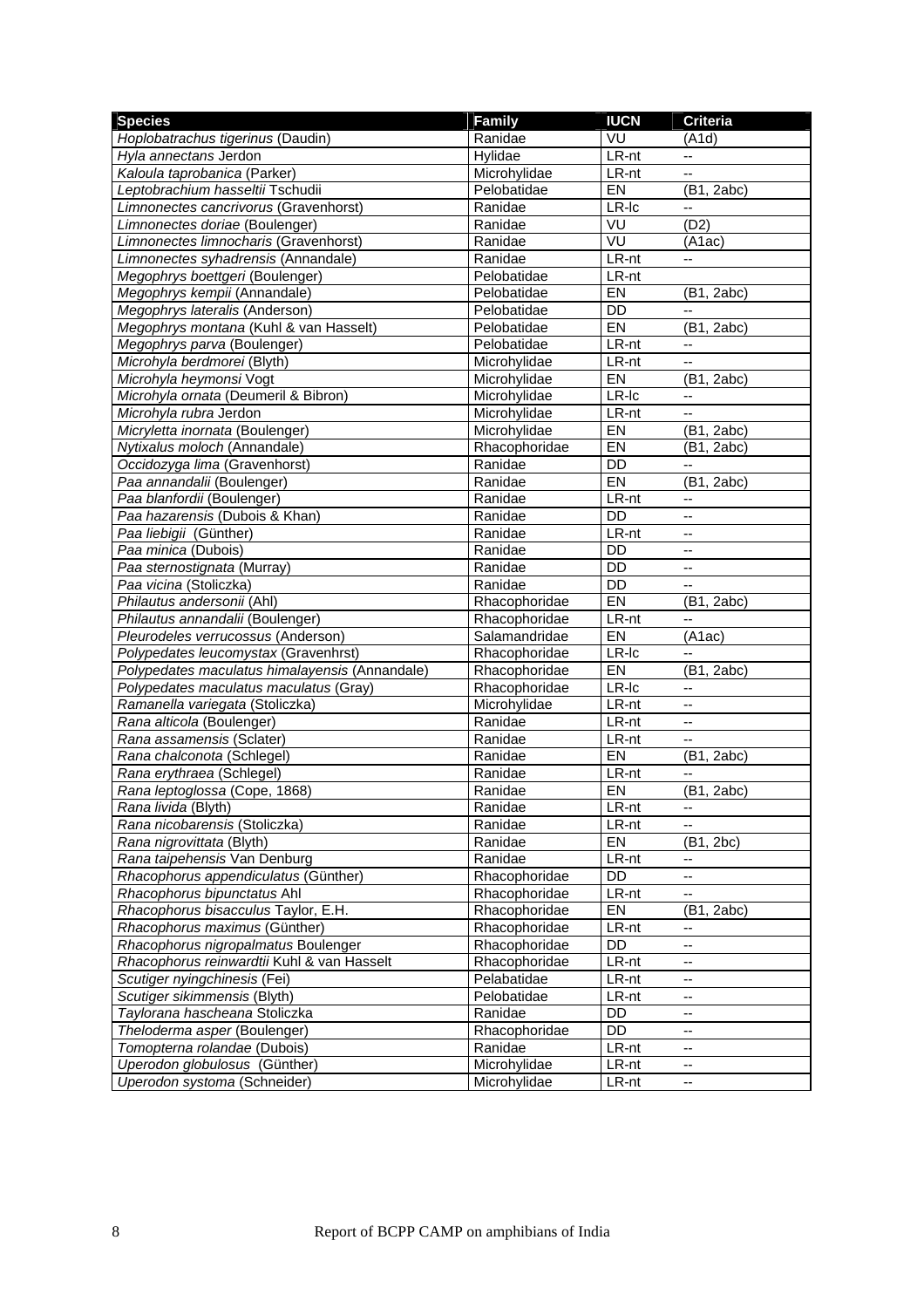| <b>Species</b>                | Range          | Area                  | No of          | %       | Year/ | Pop.  | Data           | <b>Threats</b>      | <b>IUCN</b>     | Crit.           | <b>Research</b>           | Capt.          | Lev. Diff.     |
|-------------------------------|----------------|-----------------------|----------------|---------|-------|-------|----------------|---------------------|-----------------|-----------------|---------------------------|----------------|----------------|
|                               |                |                       | loc./F         | decline | gen.  | no.   | quality        |                     |                 | used            | recommend.                | Breed.         |                |
| <b>INDIAN ENDEMICS</b>        |                |                       |                |         |       |       |                |                     |                 |                 |                           |                |                |
| Ansonia kamblei               | B              | Unk                   |                | Unk     | Unk   | Unk   | 2              | Unk                 | <b>DD</b>       |                 | S, Lh, T, M, PP           | 3              | Unk            |
| Ansonia ornata                | B              | C                     | $\overline{2}$ | Unk     | Unk   | Unk   | $\overline{2}$ |                     | EN              | <b>RD</b>       | S, T, M, Lh, PP           | $\overline{2}$ | Unk            |
| Ansonia rubigina              | B              | $\overline{B}$        | 2, F           | Unk     | Unk   | Unk   | $\overline{2}$ | 1.1                 | EN              | <b>RD</b>       | S, M, Lh                  | $\overline{2}$ | Unk            |
| <b>Bufo abatus</b>            | Unk            | Unk                   |                | Unk     | Unk   | Unk   | 2, 5           | Unk                 | $\overline{DD}$ |                 | S.L                       | <b>No</b>      | Unk            |
| Bufo beddomii                 | D              | C                     | $>10$          | Unk     | Unk   | Unk   | $\overline{2}$ |                     | LRIc            |                 | Lh                        | No             | Unk            |
| <b>Bufo brevirostris</b>      | Unk            | Unk                   | Unk            | Unk     | Unk   | Unk   | 5              |                     | $\overline{DD}$ |                 | S, Lh                     | <b>No</b>      | Unk            |
| <b>Bufo camortensis</b>       | B              | C                     | $5$            | Unk     | Unk   | Unk   | $\overline{2}$ | <b>No</b>           | VU              | <b>NM</b>       | S, M, T, Lh               | <b>No</b>      | Unk            |
| <b>Bufo hololius</b>          | D              | D                     | >5. F          | Unk     | Unk   | Unk   | 1              | L.1                 | LR-nt           |                 | <b>T. S. M</b>            | <b>No</b>      | Unk            |
| <b>Bufo koynayensis</b>       | $\, {\sf B}$   | $\mathsf{C}$          | 2              | Unk     | Unk   | Unk   | $\overline{2}$ | 1, L                | EN              | <b>RD</b>       | S, T, M, PP               | $\overline{2}$ | Unk            |
| <b>Bufo parietalis</b>        | D              | D                     | >10. F         | Unk     | Unk   | Unk   | $\overline{2}$ | L, Lf.              | LRnt            |                 | S. Lh. M                  | $\overline{N}$ | Unk            |
| <b>Bufo silentvalleyensis</b> | A              | B                     |                | Unk     | Unk   | Unk   | $\overline{2}$ | Unk                 | VU              | <b>NM</b>       | S. T. M. PP               | 3              | Unk            |
| <b>Bufoides meghalayanus</b>  | $\overline{A}$ | A                     | $\mathbf{1}$   | Unk     | Unk   | Unk   | $\overline{2}$ | L.                  | CR              | $\overline{RD}$ | S. Lh. M                  | $\overline{2}$ | Unk            |
| Chirixalus dudhwaensis        | B              | C                     |                | Unk     | Unk   | Unk   | $\overline{c}$ | Unk                 | VU              | <b>NM</b>       | S, T                      | No             | Unk            |
| Euphlyctis ghoshi             | B              | C                     |                | Unk     | Unk   | Unk   | $\overline{2}$ |                     | E               | <b>RD</b>       | $\overline{S, Lh, T}$ , M | $\overline{2}$ | Unk            |
| Gegeneophis carnosus          | $\overline{c}$ | D                     | 6. F           | Unk     | Unk   | Unk   | $\overline{c}$ |                     | VU              | $\overline{RD}$ | S. Lh. T. M. PP           | 3              | Unk            |
| Gegeneophis fulleri           | $\mathbf C$    | C                     | 1              | Unk     | Unk   | Unk   | 2, 5           | L.I                 | VU              | <b>RD</b>       | S, Lh                     | <b>No</b>      | Unk            |
| Gegeneophis ramaswamii        | B              | B                     | 2              | Unk     | Unk   | Unk   | $\overline{2}$ | $\lfloor . \rfloor$ | EN              | <b>RD</b>       | S. Lh. T. M. PP           | $\overline{2}$ | 3              |
| Ichthyophis beddomei          | D              | C                     | 8              | 20      | 10    | >2500 | 1.2            | I, E, Pu, L, Lf     | VU              | PR, RD          | M. Hm                     | 3              | $\overline{2}$ |
| Ichthyophis bombayensis       | B              | C                     | 3, F           | Unk     | Unk   | Unk   | 2              | E, L,               | EN              | <b>RD</b>       | S, T, M, Lh, Lr, PP       | $\overline{2}$ | Unk            |
| Ichthyophis longicephalus     | $\overline{C}$ | $\overline{\text{c}}$ | 2              | <20     | 10    | Unk   | $\overline{2}$ |                     | VU              | $\overline{RD}$ | S. T. M. Lh. Lr. PP       | 3              | Unk            |
| Ichthyophis malabarensis      | $\mathsf{C}$   | C                     | 4, F           | Unk     | Unk   | Unk   | 2, 3           | I, E, L, Lf         | VU              | $\overline{RD}$ | S, Lh, Lr, Hm, M, PP      | 3              | $\overline{2}$ |
| Ichthyophis peninsularis      | $\mathbf C$    | C                     | 2, F           | Unk     | Unk   | Unk   | 2              | L.                  | VU              | <b>RD</b>       | S, T, M, Lh, PP           | 3              | Unk            |
| Ichthyophis sikkimensis       | $\mathbf C$    | C                     | 2              | Unk     | Unk   | Unk   | 5              | L.1                 | $\overline{V}$  | $\overline{RD}$ | S. Lh. M                  | 3              | Unk            |
| Ichthyophis subterrestris     | $\mathbf C$    | C                     | 5, F           | Unk     | Unk   | Unk   | 2, 5           |                     | VU              | <b>RD</b>       | S, T, M, Lh, PP           | 3              | Unk            |
| Ichthyophis tricolor          | $\, {\sf B}$   | B                     | 3, F           | Unk     | Unk   | Unk   | $\overline{2}$ | 1. L. Lf            | EN              | <b>RD</b>       | S, T, M, Lh, PP           | $\overline{2}$ | Unk            |
| Indirana beddomii             | D              | D                     | Many           | 20      | 5     | Unk   | $\overline{2}$ | Lf.                 | VU              | <b>PR</b>       | Lh, M, Hm, PP             | 3              | 3              |
| Indirana brachytarsus         | $\mathbf C$    | C                     | 4              | Unk     | Unk   | Unk   | $\overline{2}$ | Lf, I               | VU              | <b>RD</b>       | S. Lh. M. PP              | 3              | Unk            |
| Indirana diplostictus         | C              | C                     | 10             | Unk     | Unk   | Unk   | $\overline{2}$ | L                   | VU              | RD              | S, Lh, M, PP              | P              | Unk            |
| Indirana qundia               | Unk            | Unk                   |                | Unk     | Unk   | Unk   | 2              | L                   | $\overline{DD}$ | $\blacksquare$  | S, Lh                     | No             | Unk            |
| Indirana leithii              | D              | D                     | >10. F         | Unk     | Unk   | Unk   | $\overline{2}$ | L, Lf,              | $LR-nt$         |                 | M, Lh, PP                 | $\overline{N}$ | Unk            |
| Indirana leptodactylus        | C              | C                     | $<$ 10, F      | Unk     | Unk   | Unk   | $\overline{2}$ | $L_{\rm L}$         | VU              | <b>RD</b>       | S. Lh, M, P               | 3              | Unk            |
| Indirana phrynoderma          |                |                       |                |         |       |       |                |                     |                 |                 |                           |                |                |
| Indirana semipalmatus         | C              | C                     | 10             | 20      | 10    | Unk   | $\overline{2}$ | L. Lf               | VU              | PR. RD          | S, Lh, M, PP              | 3              | Unk            |
| Indirana tenuilingua          | Unk            | Unk                   | 1              | Unk     | Unk   | Unk   |                | Unk                 | <b>DD</b>       |                 | S. Lh                     | No             | Unk            |
| Indotyphlus battersbyi        | Α              | B                     | 2              | Unk     | Unk   | Unk   | 2              | 1. L                | <b>CR</b>       | <b>RD</b>       | S, T, Lh, M, PP           | 2              | 3              |
| Kaloula baleata ghoshi        | B              | $\overline{B}$        | $\overline{2}$ | Unk     | Unk   | Unk   | 2, 5           | <b>No</b>           | VU              | <b>NM</b>       | S, T, Lh, Lr              | <b>No</b>      | Unk            |
| Limnonectes andamanensis      | C              | D                     | 50             | Unk     | Unk   | Unk   | $\overline{2}$ | <b>No</b>           | $LR -$ Ic       |                 | $T, Lh, \overline{M}$     | No             | Unk            |
| Limnonectes brevipalmatas     | C              | C                     | $>10$          | Unk     | Unk   | Unk   | 2              | $L.$ Lf.            | LR-nt           |                 | S. Lh, M, PP              | <b>No</b>      | Unk            |
| Limnonectes keralensis        | D              | D                     | 7, F           | Unk     | Unk   | Unk   | $\overline{2}$ | I, Pu, Lf           | LR-nt           | $\overline{a}$  | Lh, S, M, T               | No             | Unk            |
| Limnonectes khasiensis        | Unk            | Unk                   |                | Unk     | Unk   | Unk   | 5              | Unk                 | <b>DD</b>       |                 | S, T, Lh                  | <b>No</b>      | Unk            |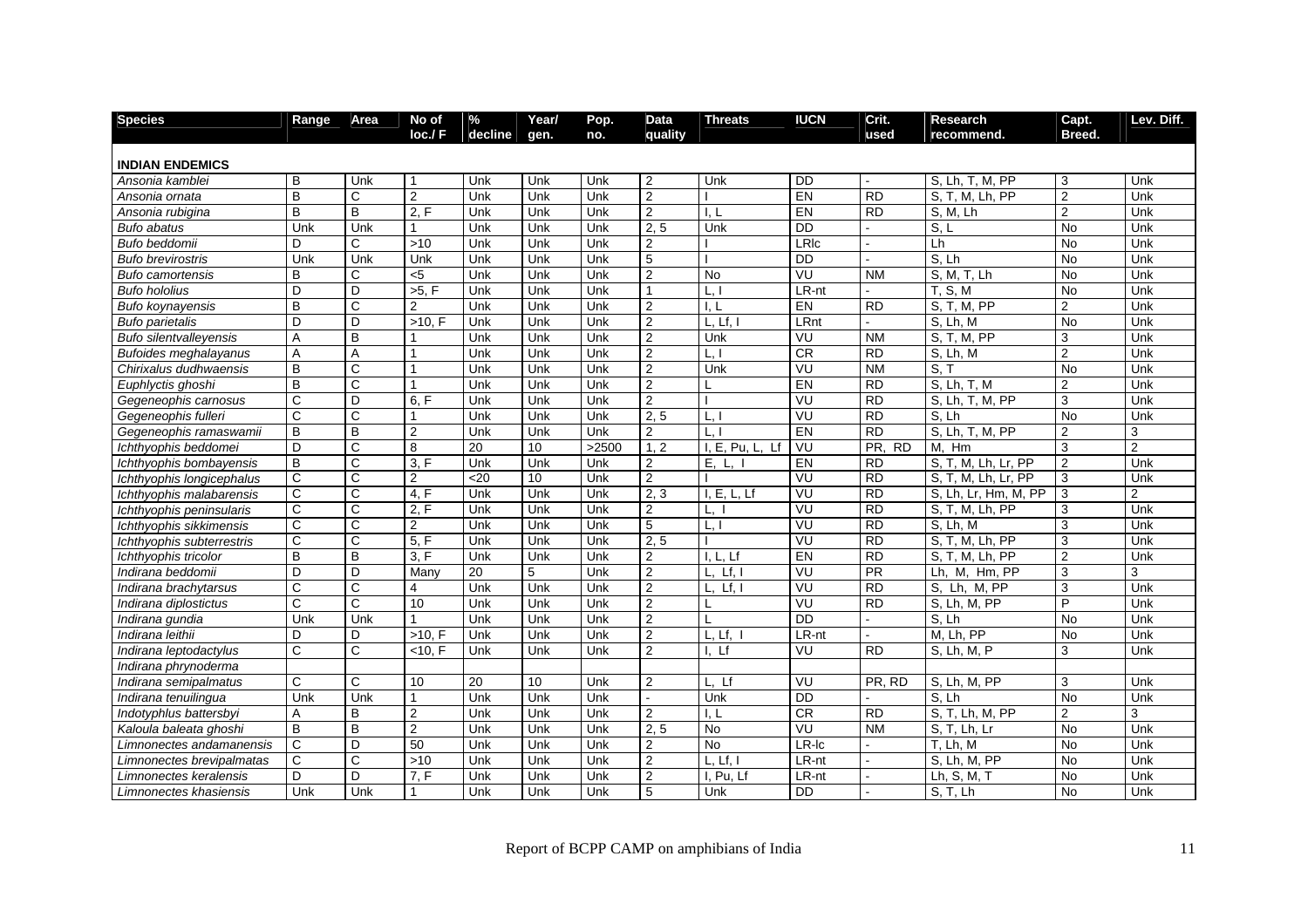| <b>Species</b>             | Range          | Area                  | No of                   | $\%$    | Year/ | Pop. | Data           | <b>Threats</b>      | <b>IUCN</b>     | Crit.            | Research            | Capt.          | Lev. Diff. |
|----------------------------|----------------|-----------------------|-------------------------|---------|-------|------|----------------|---------------------|-----------------|------------------|---------------------|----------------|------------|
|                            |                |                       | loc.f F                 | decline | gen.  | no.  | quality        |                     |                 | used             | recommend.          | Breed.         |            |
| Limnonectes mawlyndipi     | A              | A                     | 1                       | Unk     | Unk   | Unk  | 2              | L                   | <b>CR</b>       | <b>RD</b>        | S, L, Hm, 1         | 2              | Unk        |
| Limnonectes                | D              | A                     | 1                       | Unk     | Unk   | Unk  | $\overline{2}$ | L, I                | CR              | <b>RD</b>        | S. Lh, M, T         | <b>No</b>      | Unk        |
| mawphlangensis             |                |                       |                         |         |       |      |                |                     |                 |                  |                     |                |            |
| Limnonectes murthii        | B              | B                     | $\overline{2}$          | Unk     | Unk   | Unk  | $\overline{2}$ |                     | EN              | <b>RD</b>        | S. Lh, M, PP        | $\overline{2}$ | Unk        |
| Limnonectes mysorensis     | B              | A                     | $\overline{1}$          | Unk     | Unk   | Unk  | 5              | l. L                | CR              | $\overline{RD}$  | S. M. Lh. T         | $\overline{2}$ | Unk        |
| Limnonectes nilagirica     | C              | B                     | 6, F                    | Unk     | Unk   | Unk  | 5              | L, I                | EN              | <b>RD</b>        | S, Lh               | <b>No</b>      | Unk        |
| Limnonectes sauriceps      | Unk            | Unk                   |                         | Unk     | Unk   | Unk  | 5              | Unk                 | $\overline{DD}$ |                  | S                   | <b>No</b>      | Unk        |
| Limnonectes shompenorum    | B              | C.                    | 3                       | Unk     | Unk   | Unk  | $\overline{2}$ | L, I                | EN              | <b>RD</b>        | S. M. Lh            | <b>No</b>      | Unk        |
| Megophrys robusta          | B              | B                     | 3                       | Unk     | Unk   | Unk  | $\overline{2}$ | L                   | EN              | $\overline{RD}$  | T, S, M, Lh         | $\overline{2}$ | Unk        |
| Melanobatrachus indicus    | C              | $\overline{\text{c}}$ | 4. F                    | Unk     | Unk   | Unk  | $\overline{2}$ |                     | VU              | RD. NM           | S, Lh, M, PP        | $\overline{3}$ | Unk        |
| Micrixalus fuscus          | D              | D                     | >10                     | Unk     | Unk   | Unk  | 2              | L, Lf, I            | LR-nt           |                  | M. Lh               | $\overline{N}$ | Unk        |
| Micrixalus gadgili         | C              | B                     | 3. F                    | Unk     | Unk   | Unk  | $\overline{2}$ | L. I. Lf            | EN              | <b>RD</b>        | S, M, Hm, T, Lh, PP | 1, 2           | Unk        |
| Micrixalus nudis           | $\mathsf{C}$   | C                     | 5                       | Unk     | Unk   | Unk  | $\overline{2}$ | I L, Lf             | VU              | <b>RD</b>        | S, M, Hm, PP        | 3              | Unk        |
| Micrixalus phyllophilus    | D              | D                     | >5. F                   | Unk     | Unk   | Unk  | 2              | $L.$ Lf. $I$        | VU              | <b>RD</b>        | Lr. Lh. M           | 3              | Unk        |
| Micrixalus saxicola        | D              | D                     | 8, F                    | Unk     | Unk   | Unk  | 2, 3           | L, I, Lf            | LR-nt           |                  | M.Lr. Lh            | No             | Unk        |
| Micrixalus silvaticus      | C              | C                     | 5. F                    | Unk     | Unk   | Unk  | $\overline{2}$ | L, I, Lf            | VU              | <b>RD</b>        | S, M, Lr, PP        | 3              | Unk        |
| Micrixalus thampii         | $\overline{B}$ | B                     | $\mathbf 1$             | Unk     | Unk   | Unk  | $\overline{2}$ | Pu.L<br>I.          | EN              | $\overline{RD}$  | <b>S. M. PP</b>     | $\overline{2}$ | Unk        |
| Microhyla chakrapani       | $\overline{A}$ | B                     |                         | Unk     | Unk   | Unk  | 2, 5           | <b>No</b>           | VU              | <b>NM</b>        | S, T, Lh, M         | 3              | Unk        |
| Nyctibatrachus aliciae     | D              | C                     | 5. F                    | Unk     | Unk   | Unk  | $\overline{2}$ |                     | VU              | $\overline{RD}$  | M, Lr, Lh, S, PP    | 3              | Unk        |
| Nvctibatrachus beddomii    | D              | D                     | >10                     | Unk     | Unk   | Unk  | $\overline{2}$ | L, I, Lf            | $LR-nt$         |                  | M                   | <b>No</b>      | Unk        |
| Nyctibatrachus deccanensis | $\mathsf{C}$   | C.                    | 5                       | Unk     | Unk   | Unk  | $\overline{2}$ |                     | VU              | <b>RD</b>        | S, M, Lh            | 3              | Unk        |
| Nyctibatrachus humayuni    | D              | B                     | 4. F                    | Unk     | Unk   | Unk  | 2, 3           | I, Pu, L, Lf        | EN              | <b>RD</b>        | S, M, Lh, PP        | P              | Unk        |
| Nyctibatrachus             | Unk            | Unk                   |                         | Unk     | Unk   | Unk  | 5              | Unk                 | <b>DD</b>       |                  | S                   | No             | Unk        |
| kempholeyensis             |                |                       |                         |         |       |      |                |                     |                 |                  |                     |                |            |
| Nyctibatrachus major       | D              | D                     | >10                     | Unk     | Unk   | Unk  | $\overline{2}$ | Pu, E, I, Sn,<br>Lf | LR-nt           | $\mathbf{r}$     | M, Hm,              | <b>No</b>      | Unk        |
| Nyctibatrachus minor       | D              | C                     | >2                      | Unk     | Unk   | Unk  | 2              | I. Pu.              | VU              | RD, NM           | S, Lh, M            | No             | Unk        |
| Nyctibatrachus             | $\mathbf C$    | B.                    | $\overline{\mathbf{A}}$ | Unk     | Unk   | Unk  | $\overline{2}$ | I, L, Lf            | EN              | <b>RD</b>        | S, M, Lh, PP        | $\overline{2}$ | Unk        |
| sanctipalustris            |                |                       |                         |         |       |      |                |                     |                 |                  |                     |                |            |
| Nyctibatrachus sylvaticus  | Unk            | Unk                   | $\mathbf 1$             | Unk     | Unk   | Unk  | 5              | Unk                 | <b>DD</b>       | $\mathbf{r}$     | S                   | <b>No</b>      | Unk        |
| Pedostibes kempi           | Α              | A                     |                         | Unk     | Unk   | Unk  | 5              | L, I                | CR              | <b>RD</b>        | S. Lh. M            | $\overline{2}$ | Unk        |
| Pedostibes tuberculosus    | D.             | C                     | 4, F                    | Unk     | Unk   | Unk  | $\overline{2}$ | L <sub>Lf</sub>     | VU              | <b>RD</b>        | S, Lh, M, PP        | 3              | Unk        |
| Philautus beddomii         | C              | С                     | 6, F                    | Unk     | Unk   | Unk  | $\overline{2}$ | L, I, Lf            | VU              | R <sub>D</sub>   | S, Lh, , T, Hm, PP  | 3              | Unk        |
| Philautus bombayensis      | C              | B                     | 4, F                    | Unk     | Unk   | Unk  | $\overline{2}$ | I, Lf               | EN              | R <sub>D</sub>   | S.M. T. Lh. PP      | $\overline{2}$ | Unk        |
| Philautus chalazodes       | $\mathbf C$    | C.                    | 4. F                    | Unk     | Unk   | Unk  | $\overline{2}$ | I. Lf               | VU              | RD.<br><b>NM</b> | S, M, T             | 3              | Unk        |
| Philautus charius          | D              | D                     | 8, F                    | Unk     | Unk   | Unk  | $\overline{2}$ | L, Lf, I            | LR-nt           |                  | S. T. M             | P              | Unk        |
| Philautus cherrapunjiae    | B              | C                     | 2, F                    | Unk     | Unk   | Unk  | $\overline{2}$ | L, I                | EN              | <b>RD</b>        | S. Lh, M            | Unk            | Unk        |
| Philautus crnri            | Unk            | Unk                   | 1                       | Unk     | Unk   | Unk  | 5              | Unk                 | $\overline{DD}$ |                  | S, L                | <b>No</b>      | Unk        |
| Philautus elegans          | Unk            | Unk                   | $\mathbf{1}$            | Unk     | Unk   | Unk  | 5              | Unk                 | <b>DD</b>       |                  | S, T, Lh            | No             | Unk        |
| Philautus flaviventris     | Unk            | Unk                   |                         | Unk     | Unk   | Unk  | $\overline{2}$ | Unk                 | $\overline{DD}$ |                  | S, M, T             | <b>No</b>      | Unk        |
| Philautus garo             | A              | A                     | $\mathbf 1$             | Unk     | Unk   | Unk  | 5              | L.                  | CR              | <b>RD</b>        | S. T. Lh. M         | $\overline{2}$ | Unk        |
| Philautus glandulosus      | D              | $\overline{\text{c}}$ | 6. F                    | Unk     | Unk   | Unk  | $\overline{2}$ | I. L. Lf            | VU              | $\overline{RD}$  | S. M. T. PP         | $\overline{3}$ | Unk        |
| Philautus hassanensis      | Unk            | Unk                   |                         | Unk     | Unk   | Unk  | 5              | Unk                 | <b>DD</b>       |                  | S, T, Lh            | <b>No</b>      | Unk        |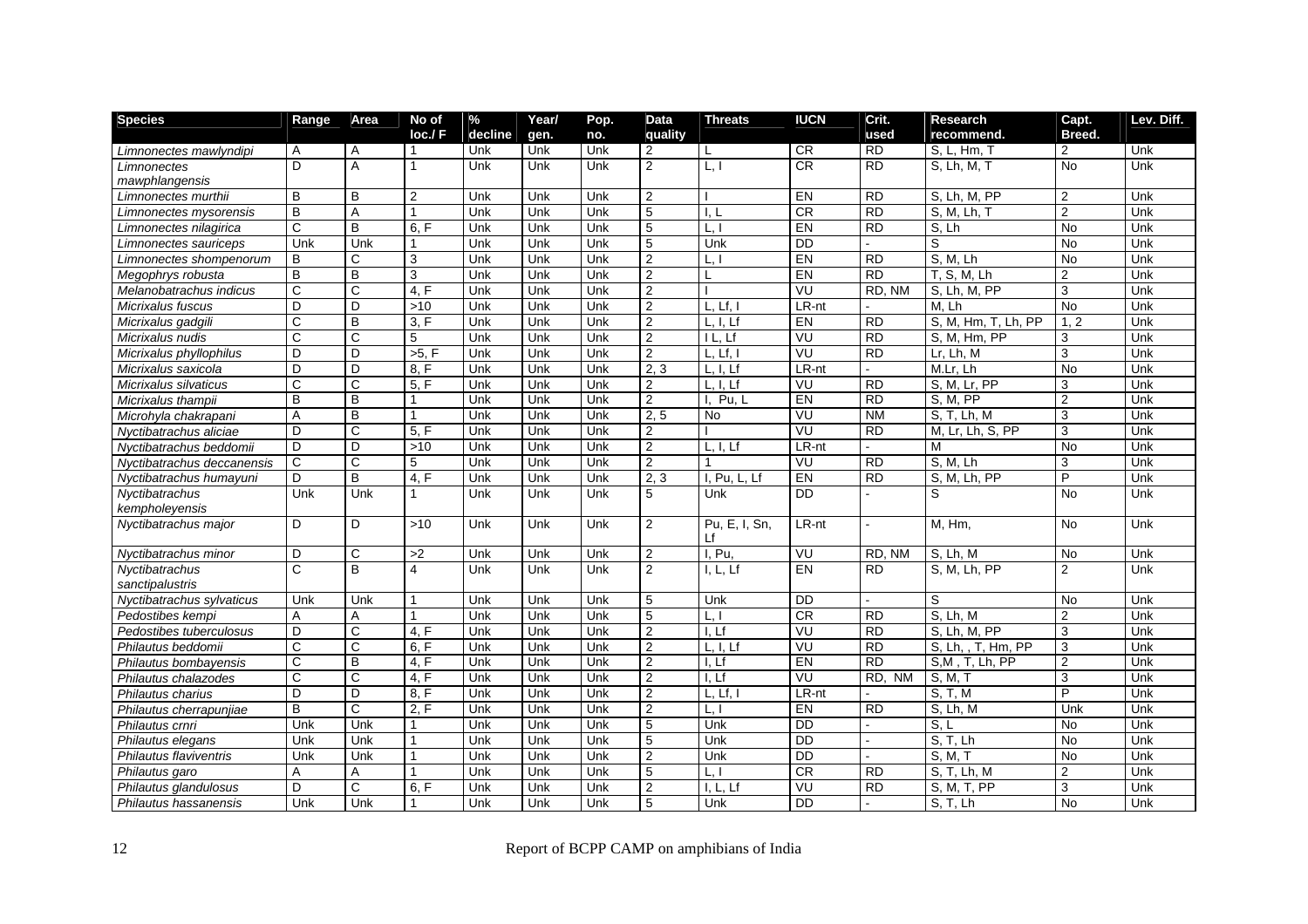| <b>Species</b>            | Range          | Area                  | No of           | $\frac{1}{\sqrt{2}}$ | Year/ | Pop. | Data             | <b>Threats</b>        | <b>IUCN</b>     | Crit.               | <b>Research</b>  | Capt.          | Lev. Diff.     |
|---------------------------|----------------|-----------------------|-----------------|----------------------|-------|------|------------------|-----------------------|-----------------|---------------------|------------------|----------------|----------------|
|                           |                |                       | loc.f F         | decline              | gen.  | no.  | quality          |                       |                 | used                | recommend.       | Breed.         |                |
| Philautus kempiae         | A              | A                     | 1               | Unk                  | Unk   | Unk  | 5                | L, I                  | <b>CR</b>       | RD.                 | S. T. Lh. M      | 2              | Unk            |
| Philautus kottigeharensis | Unk            | Unk                   | $\overline{1}$  | Unk                  | Unk   | Unk  | 5                | Unk                   | <b>DD</b>       |                     | S, T, Lh         | <b>No</b>      | Unk            |
| Philautus leucorhinus     | D              | D.                    | >10             | Unk                  | Unk   | Unk  | 2                | $L, I, \overline{Lf}$ | LR-nt           |                     | S, Lh, M         | <b>No</b>      | Unk            |
| Philautus melanensis      | Unk            | Unk                   | $\overline{1}$  | Unk                  | Unk   | Unk  | 5                | Unk                   | <b>DD</b>       |                     | S. T. Lh         | <b>No</b>      | Unk            |
| Philautus namdaphaensis   | D              | C.                    | 1               | Unk                  | Unk   | Unk  | $\overline{2}$   | L.I                   | VU              | RD. NM              | S. Lh. M         | $\mathbf{3}$   | Unk            |
| Philautus narainensis     | Unk            | Unk                   | 1               | Unk                  | Unk   | Unk  | 5                | Unk                   | <b>DD</b>       |                     | S. T. Lh         | <b>No</b>      | Unk            |
| Philautus nobeli          | Unk            | Unk                   |                 | Unk                  | Unk   | Unk  | $\overline{2}$   | Unk                   | $\overline{DD}$ |                     | S                | <b>No</b>      | <b>UNK</b>     |
| Philautus parkeri         | Unk            | Unk                   | $\mathbf{1}$    | Unk                  | Unk   | Unk  | 5                | Unk                   | $\overline{DD}$ |                     | S                | <b>No</b>      | Unk            |
| Philautus pulcherimus     | C              | С                     | 6               | Unk                  | Unk   | Unk  | $\overline{2}$   |                       | VU              | <b>RD</b>           | S, T, Lh, pp     | <b>No</b>      | Unk            |
| Philautus shillongensis   | A              | A                     | $\mathbf 1$     | Decl                 | Unk   | Unk  | $\overline{2}$   | L.                    | CR              | $\overline{RD}$     | S. Lh. M         | $\overline{N}$ | Unk            |
| Philautus shyamrupus      | D              | C                     | 1               | Unk                  | Unk   | Unk  | $\overline{2}$   | L                     | VU              | RD, NM              | S. Lh, M         | No             | Unk            |
| Philautus signatus        | $\overline{C}$ | $\overline{C}$        | $\overline{7}$  | Unk                  | Unk   | Unk  | $\overline{2}$   | Pu                    | VU              | R <sub>D</sub>      | S, T, PP         | <b>No</b>      | Unk            |
| Philautus swamianus       | Unk            | Unk                   | 1               | Unk                  | Unk   | Unk  | 5                | Unk                   | $\overline{DD}$ |                     | S, T, Lh         | <b>No</b>      | Unk            |
| Philautus temporalis      | C              | B                     | $\overline{2}$  | Unk                  | Unk   | Unk  | $\overline{2}$   |                       | EN              | <b>RD</b>           | S. Lh. M. T      | P              | Unk            |
| Philautus travancoricus   | Unk            | Unk                   | $\mathbf{1}$    | Unk                  | Unk   | Unk  | 5                | Unk                   | $\overline{DD}$ | $\mathbf{r}$        | S, T, PP         | <b>No</b>      | Unk            |
| Philautus variabilis      | D              | D                     | 10              | Unk                  | Unk   | Unk  | $\overline{2}$   | 1. L                  | $LR-nt$         |                     | Lh, M, T         | $\overline{N}$ | Unk            |
| Phrynoglossus borealis    | $\overline{B}$ | B                     | $\mathbf 1$     | Unk                  | Unk   | Unk  | 2, 5             | L                     | EN              | $\overline{RD}$     | T, S, M, Lh      | $\overline{N}$ | Unk            |
| Polypedates cruciger      | D              | C                     | 3. F            | Unk                  | Unk   | Unk  | $\overline{2}$   | I, L                  | VU              | RD, NM              | Lh, S, T         | $\overline{N}$ | Unk            |
| Polypedates insularis     | B              | $\overline{\text{c}}$ | 3               | Unk                  | Unk   | Unk  | $\overline{2}$   | L.                    | EN              | $\overline{RD}$     | S. M. Lh         | $\overline{2}$ | Unk            |
| Ramanella anamalaiensis   | Unk            | Unk                   | $\overline{1}$  | Unk                  | Unk   | Unk  | 5                | Unk                   | $\overline{DD}$ |                     | S                | Unk            | Unk            |
| Ramanella minor           | Unk            | Unk                   |                 | Unk                  | Unk   | Unk  | 5                | Unk                   | $\overline{DD}$ |                     | S.               | Unk            | Unk            |
| Ramanella montana         | D              | D                     | Many, F         | Unk                  | Unk   | Unk  | $\overline{2}$   | L. I. Lf              | LRnt            |                     | M. Lh            | <b>No</b>      | Unk            |
| Ramanella mormorata       | D              | C.                    | 2. F            | Unk                  | Unk   | Unk  | $\overline{2}$   | L, I                  | VU              | $R\overline{D, NM}$ | S, M, Lh         | <b>No</b>      | Unk            |
| Ramanella obscura         |                |                       |                 |                      |       |      |                  |                       |                 |                     |                  |                |                |
| Ramanella palmatus        |                |                       |                 |                      |       |      |                  |                       |                 |                     |                  |                |                |
| Ramanella triangularis    | C              | C                     | 5, F            | Unk                  | Unk   | Unk  | 1, 2             | I, Lf, L              | VU              | EO. NM              | Lh, S, M         | 3              | Unk            |
| Rana aurantiaca           | D              | D.                    |                 | Unk                  | Unk   | Unk  | 2                |                       | $LR-nt$         |                     | Lh, S, Hm, M     | <b>No</b>      | $\overline{3}$ |
| Rana curtipes             | $\overline{D}$ | D                     | $\overline{15}$ | Unk                  | Unk   | Unk  | $\overline{2}$   | I, L, R               | $LR-nt$         |                     | $M.$ Lh. $P$     | $\overline{N}$ | Unk            |
| Rana danieli              | D              | D                     | 6F              | $20$                 | 10    | Unk  | $\overline{2}$   | L.                    | LR-nt           |                     | S, Hm, T, Lr, Lh | No             | Unk            |
| Rana garoensis            | B              | C.                    | $\mathbf{1}$    | Unk                  | Unk   | Unk  | 5                | L                     | EN              | <b>RD</b>           | S, Lh, M         | $\overline{P}$ | Unk            |
| Rana khare                | B              | B                     | 3               | $20$                 | 10    | Unk  | $\overline{2}$   | L                     | EN              | <b>RD</b>           | M, S, Lh, T      | $\overline{2}$ | Unk            |
| Rana malabarica           | D              | D.                    | Many            | Unk                  | Unk   | Unk  | 2, 3             | Lh. Lf.               | LR-nt           | $\sim$              | M, Lh, PP        | <b>No</b>      | Unk            |
| Rana senchalensis         | A              | A                     |                 | Unk                  | Unk   | Unk  | $\overline{2}$   |                       | CR              | $\overline{RD}$     | S, M, Lh         | $\overline{2}$ | Unk            |
| Rana travancorica         | Unk            | Unk                   | 1               | Unk                  | Unk   | Unk  | 5                | Unk                   | <b>DD</b>       |                     | S                | <b>No</b>      | Unk            |
| Rhacophorus calcadensis   | Unk            | Unk                   | $\overline{1}$  | Unk                  | Unk   | Unk  | 5                | Unk                   | <b>DD</b>       |                     | S. Lh            | <b>No</b>      | Unk            |
| Rhacophorus jerdonii      | C              | D.                    | 2, F            | Unk                  | Unk   | Unk  | 5                | L.                    | VU              | RD, NM              | S, T, M, Lh      | $\overline{N}$ | Unk            |
| Rhacophorus lateralis     | B              | C.                    | 2. F            | Unk                  | Unk   | Unk  | $\overline{2}$   |                       | EN              | <b>RD</b>           | S. Lh. PP        | <b>No</b>      | Unk            |
| Rhacophorus malabaricus   | D              | D                     | 10              | Unk                  | Unk   | Unk  | 2, 3             | L.                    | LR-nt           |                     | Lh. M. PP        | <b>No</b>      | Unk            |
| Rhacophorus               | D.             | C.                    |                 | Unk                  | Unk   | Unk  | $\overline{2}$   | L                     | VU              | RD. NM              | S. Lh, M         | 3              | Unk            |
| namdaphaensis             |                |                       |                 |                      |       |      |                  |                       |                 |                     |                  |                |                |
| Rhacophorus naso          | Unk            | Unk                   |                 | Unk                  | Unk   | Unk  | 5                | Unk                   | <b>DD</b>       |                     | S, Lh            | $\overline{2}$ | Unk            |
| Rhacophorus pleurostictus | C              | C                     | 8               | Unk                  | Unk   | Unk  | $\overline{2,3}$ | L.I                   | VU              | <b>RD</b>           | S, M, PP         | P              | 3              |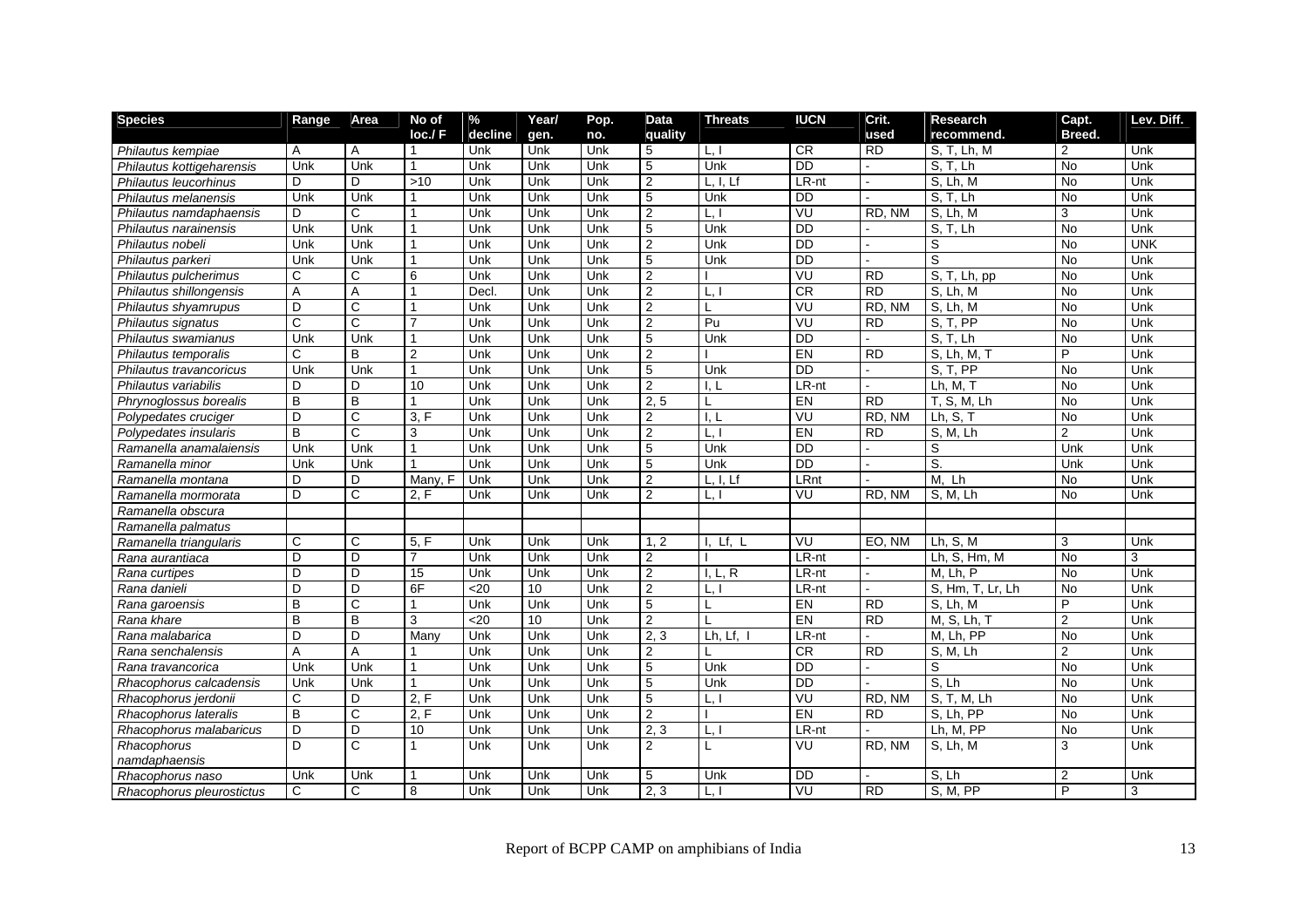| loc.f F<br>decline<br>Breed.<br>no.<br>quality<br>used<br>recommend.<br>gen.<br>$LR-nt$<br>Unk<br>D<br>D<br>Unk<br>Unk<br>Unk<br>3<br>L, I<br>S. T. Lh. Lr. M<br>No<br>Rhacophorus taeniatus<br>4<br>D<br>D<br>$\overline{2}$<br>Unk<br>5<br>LRnt<br>T, S, Lh, M<br>Unk<br>Unk<br>Unk<br>L<br>3<br>Rhacophorus tuberculatus<br>Unk<br>Unk<br>Unk<br>5<br>Unk<br><b>DD</b><br>S, T, Lh<br>No<br>Unk<br>Scutiger occidentalis<br>Unk<br>Unk<br>Unk<br>Tomopterna dobsonii<br><b>DD</b><br>S<br>Unk<br>Unk<br>Unk<br>Unk<br>Unk<br>5<br>Unk<br>No<br>Unk<br>Tomopterna leucorhynchus<br>$\mathbf{r}$<br>$\overline{5}$<br><b>DD</b><br>$\overline{s}$<br>Unk<br>Unk<br>Unk<br>Unk<br>Unk<br>Unk<br>Unk<br><b>No</b><br>Tomopterna<br>parambikulamana<br>D<br>D<br>Unk<br>Unk<br>$\overline{2}$<br>I, L, Lf<br>LR-nt<br>S, M, Lr<br><b>No</b><br>Unk<br>Tomopterna rufescens<br>9<br>Unk<br>B<br>$\overline{2}$<br>T, S, PP<br>C<br>2<br>EN<br><b>RD</b><br>$\overline{2}$<br>Unk<br>Unk<br>Unk<br>$\lfloor . \rfloor$<br>Unk<br>Uraeotyphlus malabaricus<br>VU<br>$\overline{Cs}$<br>C<br>Unk<br>2, 5<br>RD, NM<br>S, T, M, Lh, PP<br>3<br>Unk<br>Unk<br>Unk<br>Uraeotyphlus menoni | <b>Species</b>        | Range | Area | No of | $\%$ | Year/ | Pop. | <b>Data</b> | <b>Threats</b> | <b>IUCN</b> | Crit.     | <b>Research</b> | Capt. | Lev. Diff. |
|----------------------------------------------------------------------------------------------------------------------------------------------------------------------------------------------------------------------------------------------------------------------------------------------------------------------------------------------------------------------------------------------------------------------------------------------------------------------------------------------------------------------------------------------------------------------------------------------------------------------------------------------------------------------------------------------------------------------------------------------------------------------------------------------------------------------------------------------------------------------------------------------------------------------------------------------------------------------------------------------------------------------------------------------------------------------------------------------------------------------------------------------------------------------------------|-----------------------|-------|------|-------|------|-------|------|-------------|----------------|-------------|-----------|-----------------|-------|------------|
|                                                                                                                                                                                                                                                                                                                                                                                                                                                                                                                                                                                                                                                                                                                                                                                                                                                                                                                                                                                                                                                                                                                                                                                  |                       |       |      |       |      |       |      |             |                |             |           |                 |       |            |
|                                                                                                                                                                                                                                                                                                                                                                                                                                                                                                                                                                                                                                                                                                                                                                                                                                                                                                                                                                                                                                                                                                                                                                                  |                       |       |      |       |      |       |      |             |                |             |           |                 |       |            |
|                                                                                                                                                                                                                                                                                                                                                                                                                                                                                                                                                                                                                                                                                                                                                                                                                                                                                                                                                                                                                                                                                                                                                                                  |                       |       |      |       |      |       |      |             |                |             |           |                 |       |            |
|                                                                                                                                                                                                                                                                                                                                                                                                                                                                                                                                                                                                                                                                                                                                                                                                                                                                                                                                                                                                                                                                                                                                                                                  |                       |       |      |       |      |       |      |             |                |             |           |                 |       |            |
|                                                                                                                                                                                                                                                                                                                                                                                                                                                                                                                                                                                                                                                                                                                                                                                                                                                                                                                                                                                                                                                                                                                                                                                  |                       |       |      |       |      |       |      |             |                |             |           |                 |       |            |
|                                                                                                                                                                                                                                                                                                                                                                                                                                                                                                                                                                                                                                                                                                                                                                                                                                                                                                                                                                                                                                                                                                                                                                                  |                       |       |      |       |      |       |      |             |                |             |           |                 |       |            |
|                                                                                                                                                                                                                                                                                                                                                                                                                                                                                                                                                                                                                                                                                                                                                                                                                                                                                                                                                                                                                                                                                                                                                                                  |                       |       |      |       |      |       |      |             |                |             |           |                 |       |            |
|                                                                                                                                                                                                                                                                                                                                                                                                                                                                                                                                                                                                                                                                                                                                                                                                                                                                                                                                                                                                                                                                                                                                                                                  |                       |       |      |       |      |       |      |             |                |             |           |                 |       |            |
|                                                                                                                                                                                                                                                                                                                                                                                                                                                                                                                                                                                                                                                                                                                                                                                                                                                                                                                                                                                                                                                                                                                                                                                  |                       |       |      |       |      |       |      |             |                |             |           |                 |       |            |
|                                                                                                                                                                                                                                                                                                                                                                                                                                                                                                                                                                                                                                                                                                                                                                                                                                                                                                                                                                                                                                                                                                                                                                                  |                       |       |      |       |      |       |      |             |                |             |           |                 |       |            |
|                                                                                                                                                                                                                                                                                                                                                                                                                                                                                                                                                                                                                                                                                                                                                                                                                                                                                                                                                                                                                                                                                                                                                                                  |                       |       |      |       |      |       |      |             |                |             |           |                 |       |            |
|                                                                                                                                                                                                                                                                                                                                                                                                                                                                                                                                                                                                                                                                                                                                                                                                                                                                                                                                                                                                                                                                                                                                                                                  | Uraeotyphlus narayani | C     | C    | 3, F  | Unk  | Unk   | Unk  | 2           | I, L, Lf       | VU          | <b>RD</b> | S. T. M. Lh. PP | 3     | Unk        |
| $\mathsf{C}$<br>C<br>VU<br>3<br>Unk<br>$\overline{2}$<br><b>RD</b><br>$\overline{S}$ , Lh, M, PP<br>3<br>> 5<br>Unk<br>Unk<br>I, Lf<br>Uraeotyphlus oxyurus                                                                                                                                                                                                                                                                                                                                                                                                                                                                                                                                                                                                                                                                                                                                                                                                                                                                                                                                                                                                                      |                       |       |      |       |      |       |      |             |                |             |           |                 |       |            |
|                                                                                                                                                                                                                                                                                                                                                                                                                                                                                                                                                                                                                                                                                                                                                                                                                                                                                                                                                                                                                                                                                                                                                                                  |                       |       |      |       |      |       |      |             |                |             |           |                 |       |            |
| <b>NON-ENDEMICS</b>                                                                                                                                                                                                                                                                                                                                                                                                                                                                                                                                                                                                                                                                                                                                                                                                                                                                                                                                                                                                                                                                                                                                                              |                       |       |      |       |      |       |      |             |                |             |           |                 |       |            |
| D<br>LR-nt<br>Unk<br>D<br>Unk<br>Unk<br>Unk<br>2<br>T, M, Lh, Lr<br>No<br>7<br>L, I<br>Amolops afghanus<br>$\sim$                                                                                                                                                                                                                                                                                                                                                                                                                                                                                                                                                                                                                                                                                                                                                                                                                                                                                                                                                                                                                                                                |                       |       |      |       |      |       |      |             |                |             |           |                 |       |            |
| D<br>D<br>$\overline{5,2}$<br>4. F<br>Unk<br>Unk<br>Unk<br>L. Pu. I<br>LR-nt<br>S. M. Hm<br><b>No</b><br>Unk<br>Amolops formosus                                                                                                                                                                                                                                                                                                                                                                                                                                                                                                                                                                                                                                                                                                                                                                                                                                                                                                                                                                                                                                                 |                       |       |      |       |      |       |      |             |                |             |           |                 |       |            |
| $\overline{2}$<br>Unk<br>D<br>D<br>Unk<br>Unk<br>LR-nt<br>$\overline{T}$ , M, Lh, Lr, S<br><b>No</b><br>Amolops gerbillus<br>6<br>Unk<br>L,                                                                                                                                                                                                                                                                                                                                                                                                                                                                                                                                                                                                                                                                                                                                                                                                                                                                                                                                                                                                                                      |                       |       |      |       |      |       |      |             |                |             |           |                 |       |            |
| B<br>B<br>Unk<br>5<br>EN<br>1<br>Unk<br>Unk<br>L, I<br><b>RD</b><br>$\overline{S}$ , T, M, Lh<br><b>No</b><br>Unk<br>Amolops monticola                                                                                                                                                                                                                                                                                                                                                                                                                                                                                                                                                                                                                                                                                                                                                                                                                                                                                                                                                                                                                                           |                       |       |      |       |      |       |      |             |                |             |           |                 |       |            |
| D<br>$\overline{c}$<br>$LR$ - $lc$<br>3<br>D<br>Unk<br>Unk<br><b>No</b><br>No<br>Bufo fergusonii<br>$>10$<br>Unk<br>M, Lh, T                                                                                                                                                                                                                                                                                                                                                                                                                                                                                                                                                                                                                                                                                                                                                                                                                                                                                                                                                                                                                                                     |                       |       |      |       |      |       |      |             |                |             |           |                 |       |            |
| D<br>D.<br>Unk<br>$\overline{2}$<br>$LR-nt$<br>Unk<br>6<br>Unk<br>Unk<br>T, S, M, Lh<br><b>No</b><br><b>Bufo himalayanus</b><br>L, I<br>$\overline{a}$                                                                                                                                                                                                                                                                                                                                                                                                                                                                                                                                                                                                                                                                                                                                                                                                                                                                                                                                                                                                                           |                       |       |      |       |      |       |      |             |                |             |           |                 |       |            |
| D<br>D<br>LR-Ic<br><b>Bufo latastii</b><br>4<br>Unk<br>Unk<br>Unk<br>2<br><b>No</b><br><b>T. S. Lh</b><br><b>No</b><br>Unk                                                                                                                                                                                                                                                                                                                                                                                                                                                                                                                                                                                                                                                                                                                                                                                                                                                                                                                                                                                                                                                       |                       |       |      |       |      |       |      |             |                |             |           |                 |       |            |
| $\overline{D}$<br>VU<br>$\overline{3}$<br>D<br>$\overline{25}$<br>$\overline{10}$<br>Unk<br>$\overline{2}$<br>Hm,<br>$\overline{PR}$<br>Many<br>, L, I, $PS$<br>S, M<br>Bufo melanostictus                                                                                                                                                                                                                                                                                                                                                                                                                                                                                                                                                                                                                                                                                                                                                                                                                                                                                                                                                                                       |                       |       |      |       |      |       |      |             |                |             |           |                 |       |            |
| $\overline{D}$<br>$\overline{D}$<br>$\overline{2}$<br>$LR-nt$<br><b>No</b><br>5. F<br>Unk<br>Unk<br>Unk<br>L, I, LF<br>M. Lh<br>Unk<br>Bufo microtympanum                                                                                                                                                                                                                                                                                                                                                                                                                                                                                                                                                                                                                                                                                                                                                                                                                                                                                                                                                                                                                        |                       |       |      |       |      |       |      |             |                |             |           |                 |       |            |
| D<br>D<br>$\overline{2}$<br>S, M, Lh<br>3<br>Unk<br>Unk<br>Unk<br>Unk<br>LR-nt<br><b>Bufo stomaticus</b><br>Many                                                                                                                                                                                                                                                                                                                                                                                                                                                                                                                                                                                                                                                                                                                                                                                                                                                                                                                                                                                                                                                                 |                       |       |      |       |      |       |      |             |                |             |           |                 |       |            |
| D<br>D<br>5<br>Unk<br>Unk<br>Unk<br>L, I<br>LR-nt<br>T. S. M. Lh. Lr.<br><b>No</b><br>Unk<br><b>Bufo stuarti</b>                                                                                                                                                                                                                                                                                                                                                                                                                                                                                                                                                                                                                                                                                                                                                                                                                                                                                                                                                                                                                                                                 |                       |       |      |       |      |       |      |             |                |             |           |                 |       |            |
| $\overline{c}$<br><b>DD</b><br>Unk<br>Unk<br>Unk<br>Unk<br>Unk<br>Unk<br>S<br>Unk<br><b>Bufo viridis</b><br>No                                                                                                                                                                                                                                                                                                                                                                                                                                                                                                                                                                                                                                                                                                                                                                                                                                                                                                                                                                                                                                                                   |                       |       |      |       |      |       |      |             |                |             |           |                 |       |            |
| $\overline{5}$<br>Unk<br>$LR-nt$<br>T, S, M, Lr<br>$\overline{N}$<br>D<br>D<br>3<br>Unk<br>Unk<br>L, I<br>Unk<br>Chaparana sikimensis<br>$\overline{a}$                                                                                                                                                                                                                                                                                                                                                                                                                                                                                                                                                                                                                                                                                                                                                                                                                                                                                                                                                                                                                          |                       |       |      |       |      |       |      |             |                |             |           |                 |       |            |
| B<br>B<br>5.2<br>EN<br><b>RD</b><br>S. Lh<br>Unk<br>Unk<br>Unk<br>Unk<br>L.<br><b>No</b><br>Chirixalus doriae                                                                                                                                                                                                                                                                                                                                                                                                                                                                                                                                                                                                                                                                                                                                                                                                                                                                                                                                                                                                                                                                    |                       |       |      |       |      |       |      |             |                |             |           |                 |       |            |
| $\overline{B}$<br>B<br>EN<br>S, Lh<br>P<br>Unk<br><b>RD</b><br>Unk<br>Chirixalus simus<br>Unk<br>Unk<br>5<br>L                                                                                                                                                                                                                                                                                                                                                                                                                                                                                                                                                                                                                                                                                                                                                                                                                                                                                                                                                                                                                                                                   |                       |       |      |       |      |       |      |             |                |             |           |                 |       |            |
| $\overline{B}$<br>$\overline{2}$<br>EN<br>B<br><b>RD</b><br>S, M<br>Unk<br><b>No</b><br>Unk<br>Unk<br>Unk<br>L.<br>Chirixalus vittatus                                                                                                                                                                                                                                                                                                                                                                                                                                                                                                                                                                                                                                                                                                                                                                                                                                                                                                                                                                                                                                           |                       |       |      |       |      |       |      |             |                |             |           |                 |       |            |
| $\overline{D}$<br>$\overline{2}$<br>D<br>Unk<br>Ps, I, L, Po,<br>$LR-nt$<br>S, M, Lr<br>3<br>Many<br>Unk<br>Unk<br>Euphlyctis cyanophlyctis<br>Lf, Pu                                                                                                                                                                                                                                                                                                                                                                                                                                                                                                                                                                                                                                                                                                                                                                                                                                                                                                                                                                                                                            |                       |       |      |       |      |       |      |             |                |             |           |                 |       |            |
| $LR-nt$<br>$\overline{c}$<br>D<br>Unk<br>Unk<br>Unk<br>2<br>T, L<br>Ps, H,<br>S, M, Lh, P<br>3<br>D<br>Euphlyctis hexadactylus<br>Many<br>Pu                                                                                                                                                                                                                                                                                                                                                                                                                                                                                                                                                                                                                                                                                                                                                                                                                                                                                                                                                                                                                                     |                       |       |      |       |      |       |      |             |                |             |           |                 |       |            |
| D<br>D<br>I, L, P<br>LR-nt<br>$\mathbf{3}$<br>Unk<br>Unk<br>Unk<br>2<br>M, P<br>Hoplobatrachus crassus<br>Many<br>1<br>÷                                                                                                                                                                                                                                                                                                                                                                                                                                                                                                                                                                                                                                                                                                                                                                                                                                                                                                                                                                                                                                                         |                       |       |      |       |      |       |      |             |                |             |           |                 |       |            |
| $\overline{D}$<br>$\overline{2}$<br>$\overline{3}$<br>D<br>Unk<br>$\overline{U}$<br>>100<br>10<br>Pu. Ps. Hm.<br><b>PR</b><br>Hm, Lh, M<br>1<br>>20<br>Hoplobatrachus tigerinus<br>Tp, Hf, I, T                                                                                                                                                                                                                                                                                                                                                                                                                                                                                                                                                                                                                                                                                                                                                                                                                                                                                                                                                                                  |                       |       |      |       |      |       |      |             |                |             |           |                 |       |            |
| D<br>D<br>5<br>Unk<br>Unk<br>Unk<br>$\overline{2}$<br>LR-nt<br>$\overline{S}$ , M, Hm, T, Lh, Lr<br><b>No</b><br>Unk<br>L, I, Lf<br>Hyla annectans<br>$\mathbf{r}$                                                                                                                                                                                                                                                                                                                                                                                                                                                                                                                                                                                                                                                                                                                                                                                                                                                                                                                                                                                                               |                       |       |      |       |      |       |      |             |                |             |           |                 |       |            |
| D<br>$\overline{2}$<br>D<br>S. M. Lh<br><b>No</b><br>>50<br>20<br>Unk<br>LR-nt<br>Unk<br>Kaloula taprobanica<br>10<br>L                                                                                                                                                                                                                                                                                                                                                                                                                                                                                                                                                                                                                                                                                                                                                                                                                                                                                                                                                                                                                                                          |                       |       |      |       |      |       |      |             |                |             |           |                 |       |            |
| B<br>$\overline{c}$<br>EN<br>$\overline{2}$<br>Unk<br>B<br>3<br>10<br>10<br>Unk<br>L,<br>S, M, T, Lh, P<br><b>RD</b><br>Leptobrachium hasseltii                                                                                                                                                                                                                                                                                                                                                                                                                                                                                                                                                                                                                                                                                                                                                                                                                                                                                                                                                                                                                                  |                       |       |      |       |      |       |      |             |                |             |           |                 |       |            |
| D<br>D<br>5<br>Unk<br>Unk<br>$\overline{2}$<br>Unk<br><b>No</b><br>LR-Ic<br>$\overline{S}$ , M, T, Lh<br><b>No</b><br>Unk<br>Limnonectes cancrivorus                                                                                                                                                                                                                                                                                                                                                                                                                                                                                                                                                                                                                                                                                                                                                                                                                                                                                                                                                                                                                             |                       |       |      |       |      |       |      |             |                |             |           |                 |       |            |
| B<br>B<br>$\overline{c}$<br>VU<br>5<br>Unk<br>Unk<br><b>No</b><br><b>NM</b><br>S, Hm, M, T, Lh<br>No<br>Unk<br>Unk<br>Limnonectes doriae                                                                                                                                                                                                                                                                                                                                                                                                                                                                                                                                                                                                                                                                                                                                                                                                                                                                                                                                                                                                                                         |                       |       |      |       |      |       |      |             |                |             |           |                 |       |            |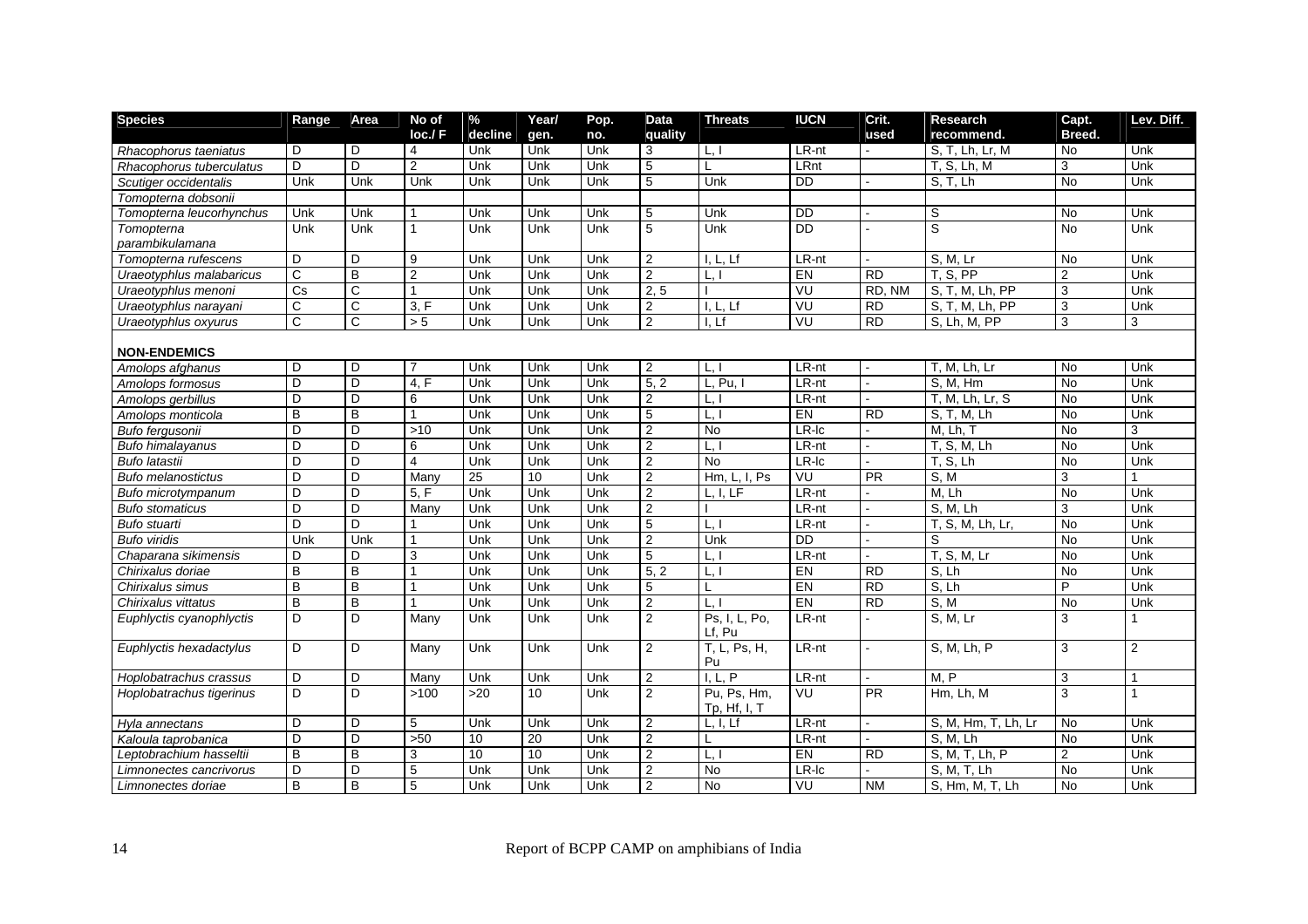| <b>Species</b>             | Range          | Area           | No of          | $\frac{1}{2}$ | Year/ | Pop. | <b>Data</b>    | <b>Threats</b>      | <b>IUCN</b>     | Crit.           | <b>Research</b>               | Capt.          | Lev. Diff.   |
|----------------------------|----------------|----------------|----------------|---------------|-------|------|----------------|---------------------|-----------------|-----------------|-------------------------------|----------------|--------------|
|                            |                |                | locJF          | decline       | gen.  | no.  | quality        |                     |                 | used            | recommend.                    | Breed.         |              |
| Limnonectes limnocharis    | D              | D              | Many           | 25            | 10    | Unk  | 2              | L. I. Ps. Lf. H.    | VU              | <b>PR</b>       | S, M, T, Hm, Lr, G,           | 3              | $\mathbf{1}$ |
|                            |                |                |                |               |       |      |                | Dp                  |                 |                 | Lh                            |                |              |
| Limnonectes syhadrensis    | D              | D.             | > 6            | Unk           | Unk   | Unk  | $\overline{2}$ | $\lfloor . \rfloor$ | LR-nt           | $\sim$          | S. T. Lh                      | <b>No</b>      | Unk          |
| Megophrys boettgeri        | D              | D              |                | Unk           | Unk   | Unk  | 5              | L, I                | $LR-nt$         | s               | S, M, T, Lh, Hm               | 3              | Unk          |
| Megophrys kempii           | $\overline{B}$ | B              |                | Unk           | Unk   | Unk  | 5              | L.                  | E               | $\overline{RD}$ | S. M. T. Lh                   | $\overline{2}$ | Unk          |
| Megophrys lateralis        | D              | D              | $\mathcal{P}$  | Unk           | Unk   | Unk  | 5              | L                   | $\overline{DD}$ |                 | $\overline{S, M, T, L}$ h     | $\overline{N}$ | Unk          |
| Megophrys montana          | $\mathbf C$    | B              | $\overline{2}$ | Unk           | Unk   | Unk  | $\overline{2}$ | L.                  | EN              | <b>RD</b>       | S, Hm, M, T, Lh, P            | $\overline{2}$ | Unk          |
| Megophrys parva            | D              | D              | $\overline{5}$ | Unk           | Unk   | Unk  | $\overline{2}$ | L.                  | $LR-nt$         | $\sim$          | $\overline{S}$ , M, T, Lh, Lr | $\overline{N}$ | Unk          |
| Microhyla berdmorei        | D              | D              | 5              | Unk           | Unk   | Unk  | $\overline{2}$ | L, I                | LR-nt           |                 | S, M, T, Hm, Lh, Lr           | 3              | Unk          |
| Microhyla heymonsi         | B              | $\overline{B}$ | 3              | Unk           | Unk   | Unk  | $\overline{2}$ | L                   | EN              | <b>RD</b>       | S, T, Lh                      | $\overline{2}$ | Unk          |
| Microhyla ornata           | D              | D              | >1000          | Unk           | Unk   | Unk  | $\overline{2}$ |                     | $LR$ -Ic        |                 | M                             | No             | Unk          |
| Microhyla rubra            | D              | D              | Many           | Unk           | Unk   | Unk  | $\overline{2}$ | L.                  | LR-nt           | $\overline{a}$  | S, M, Lh                      | <b>No</b>      | Unk          |
| Micryletta inornata        | B              | $\overline{C}$ |                | Unk           | Unk   | Unk  | $\overline{2}$ | L,                  | EN              | $\overline{RD}$ | S, M, T, Lh                   | $\overline{2}$ | Unk          |
| Nytixalus moloch           | B              | $\overline{B}$ |                | Unk           | Unk   | Unk  | 5              | L.I                 | E               | $\overline{RD}$ | S, T, Lh                      | $\overline{P}$ | Unk          |
| Occidozyga lima            | Unk            | Unk            | Unk            | Unk           | Unk   | Unk  | 5              | Unk                 | <b>DD</b>       |                 | S                             | <b>No</b>      | Unk          |
| Paa annandalii             | B              | B              |                | Unk           | Unk   | Unk  | $\overline{2}$ | L,                  | EN              | <b>RD</b>       | S. M. T.Hm. Lh. Lr            | <b>No</b>      | Unk          |
| Paa blanfordii             | D              | D              | 5, F           | Unk           | Unk   | Unk  | 5              | L                   | LR-nt           |                 | S, Hm, M, T, Lh, Lr           | <b>No</b>      | Unk          |
| Paa hazarensis             | Unk            | Unk            | Unk            | Unk           | Unk   | Unk  | 5              | Unk                 | <b>DD</b>       | $\mathbf{r}$    | T, S, Lh                      | <b>No</b>      | Unk          |
| Paa liebigii               | D              | D              | 4, F           | Unk           | Unk   | Unk  | $\overline{2}$ | L.                  | $LR-nt$         |                 | S, Hm, M, T, Lh, Lr           | $\overline{N}$ | Unk          |
| Paa minica                 | Unk            | Unk            | $\overline{2}$ | Unk           | Unk   | Unk  | 5, 2           | L                   | $\overline{DD}$ |                 | S, T, Lh                      | $\overline{N}$ | Unk          |
| Paa sternostignata         | Unk            | Unk            | Unk            | Unk           | Unk   | Unk  | 5              | Unk                 | $\overline{DD}$ |                 | S                             | $\overline{N}$ | Unk          |
| Paa vicina                 | Unk            | Unk            | $\overline{2}$ | Unk           | Unk   | Unk  | 2, 5           | L                   | <b>DD</b>       |                 | S                             | $\overline{N}$ | Unk          |
| Philautus andersonii       | B              | B              | $\overline{1}$ | Unk           | Unk   | Unk  | 5              | L.                  | En              | <b>RD</b>       | S. M. Hm                      | $\overline{2}$ | Unk          |
| Philautus annandalii       | D              | D              | 2              | Unk           | Unk   | Unk  | $\overline{2}$ | T                   | LR-nt           |                 | S, M, T, Hm, Lh, LR           | <b>No</b>      | Unk          |
| Pleurodeles verrucossus    | D              | D              | 30             | 50            | 10    | Unk  | $\mathbf{2}$   | L, T, I, E          | EN              | PR              | T, M, S, P                    | 3              |              |
| Polypedates leucomystax    | D              | D              | Many           | Unk           | Unk   | Unk  | $\overline{2}$ | No                  | $LR$ -Ic        |                 | T, S, Lh                      | $\overline{N}$ | Unk          |
| Polypedates maculatus      | $\mathsf{C}$   | B              | 2              | Unk           | Unk   | Unk  | $\overline{2}$ | L.1                 | EN              | <b>RD</b>       | T. S. Lh                      | <b>No</b>      | Unk          |
| himalayensis               |                |                |                |               |       |      |                |                     |                 |                 |                               |                |              |
| Polypedates maculatus      | D              | D              | Many           | Unk           | Unk   | Unk  | 2              | Unk                 | LR-Ic           |                 | T, M                          | <b>No</b>      | Unk          |
| maculatus                  |                |                |                |               |       |      |                |                     |                 |                 |                               |                |              |
| Ramanella variegata        | D              | D              | Many           | Unk           | Unk   | Unk  | 2              | L                   | LR-nt           | $\mathbf{r}$    | S, M, Lh                      | <b>No</b>      | Unk          |
| Rana alticola              | D              | D              | 6              | Unk           | Unk   | Unk  | $\overline{2}$ | Lh,                 | $LR-nt$         | $\sim$          | T, M, S, Lh, Lr               | <b>No</b>      | Unk          |
| Rana assamensis            | D              | D              | 2, F           | Unk           | Unk   | Unk  | $\overline{2}$ | L,                  | $LR-nt$         |                 | T, M, S, Lr, Lh               | $\overline{N}$ | Unk          |
| Rana chalconota            | B              | C              | 3              | Unk           | Unk   | Unk  | $\overline{2}$ | L, I                | EN              | <b>RD</b>       | T. S. Lh. P                   | <b>No</b>      | Unk          |
| Rana erythraea             | D              | D              | 6              | Unk           | Unk   | Unk  | $\overline{2}$ | L,                  | $LR-nt$         |                 | T, S, M, Lh, Lr               | 3              | Unk          |
| Rana leptoglossa           | B              | B              |                | Unk           | Unk   | Unk  | 5              | L, I                | EN              | <b>RD</b>       | T, M, Lh, Lr, S, P            | $\overline{2}$ | Unk          |
| Rana livida                | D              | D              | 6, F           | Unk           | Unk   | Unk  | $\overline{2}$ | L,                  | LR-nt           |                 | T, M, S, Lr, Lh               | <b>No</b>      | Unk          |
| Rana nicobarensis          | D              | D              | 6              | Unk           | Unk   | Unk  | $\overline{2}$ | L.                  | LR-nt           | $\sim$          | T, M, Lh, Lr                  | <b>No</b>      | Unk          |
| Rana nigrovittata          | D              | $\overline{B}$ | $\overline{5}$ | Unk           | Unk   | Unk  | $\overline{5}$ | L,                  | EN              | <b>RD</b>       | T, S, M, P                    | $\overline{N}$ | Unk          |
| Rana taipehensis           | D              | D              | >100           | Unk           | Unk   | Unk  | $\overline{2}$ | L                   | LR-nt           |                 | T. Lh                         | <b>No</b>      | Unk          |
| Rhacophorus appendiculatus | Unk            | Unk            | Unk            | Unk           | Unk   | Unk  |                | Unk                 | $\overline{DD}$ |                 | S                             | $\overline{N}$ | Unk          |
| Rhacophorus bipunctatus    | D              | D              | 9              | Unk           | Unk   | Unk  | 2              |                     | LR-nt           |                 | T, M, S, Lh, Lr               | $\overline{N}$ | Unk          |